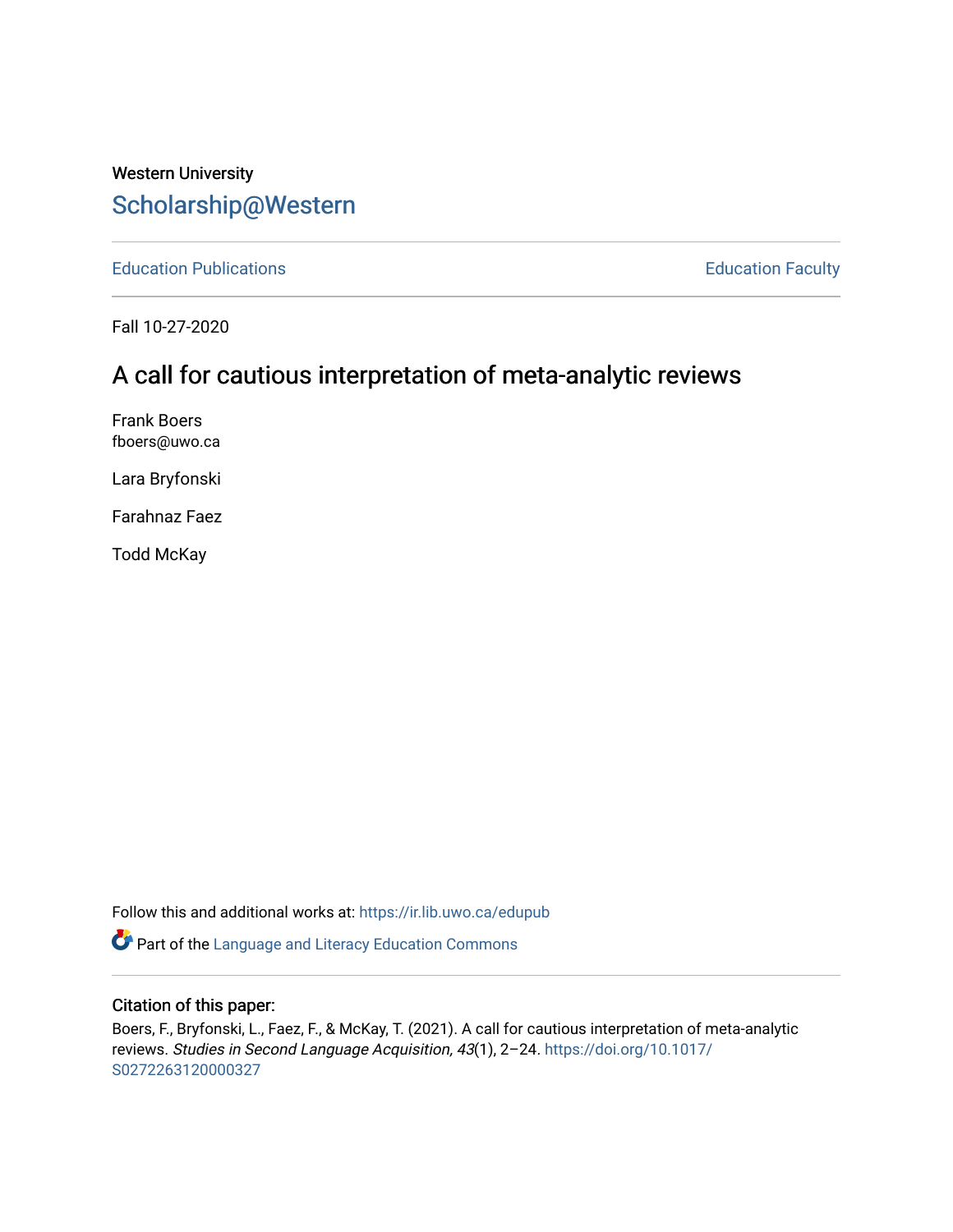This is a pre-final version of: Boers, F., Bryfonski, L., Faez, F., & McKay, T. (2021). A call for cautious interpretation of meta-analytic reviews. *Studies in Second Language Acquisition, 43*(1), 2–24*.* <https://doi.org/10.1017/S0272263120000327>

# **A call for cautious interpretation of meta-analytic reviews**

# **Abstract**

Meta-analytic reviews collect available empirical studies on a specified domain and calculate the average effect of a factor. Educators as well as researchers exploring a new domain of inquiry may rely on the conclusions from meta-analytic reviews rather than reading multiple primary studies. This article calls for caution in this regard, because the outcome of a meta-analysis is determined by how effect sizes are calculated, how factors are defined, and how studies are selected for inclusion. Three recently published meta-analyses are re-examined to illustrate these issues. One illustrates the risk of conflating effect sizes from studies with different design features, another illustrates problems with delineating the variable of interest, with implications for cause-effect relations, and the third illustrates the challenge of determining the eligibility of candidate studies. Replication attempts yield outcomes that differ from the three original metaanalyses, suggesting that also conclusions drawn from meta-analyses need to be interpreted cautiously.

### Keywords:

meta-analysis; replication; computer-mediated pragmatics instruction; corpus use for vocabulary learning; task-based language teaching programs.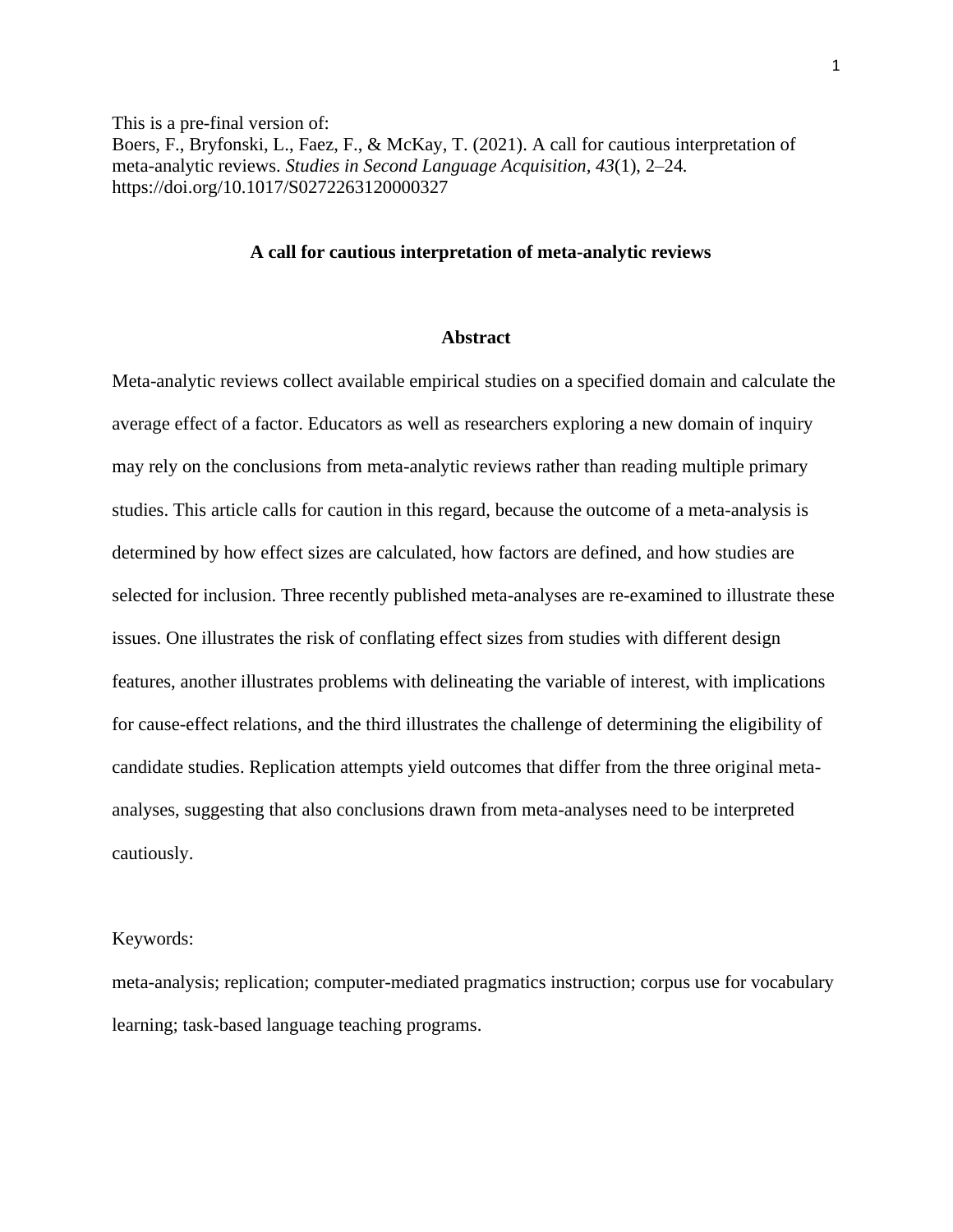The discipline of pedagogy-oriented applied linguistics has witnessed a proliferation of metaanalytic reviews in recent years (e.g., Lee, Jang & Plonsky, 2015; Shintani, 2015; Uchihara, Webb & Yanagisawa, 2019). These are reviews which collect as many empirical studies on the role of a given factor as possible, and then calculate the weighted average effect from that pool. Meta-analyses are useful because they help to estimate with greater confidence than any individual empirical study whether the chosen factor of interest is likely to play a role that is not confined to specific contexts, and how substantial its role is likely to be. Some researchers may therefore find meta-analytic reviews particularly useful when they make excursions into domains outside their own niche, because it seems safer to rely on a comprehensive review than on a couple of individual empirical studies. Even practitioners and policy-makers—or those advising practitioners and policy-makers—may consider the bottom line of a meta-analytic review a shortcut into the available research evidence and may rely on it to inform their instructional approaches and recommendations for teaching. Sometimes a meta-analysis may be rather broad in its research question and – though certainly of theoretical value – this may limit its potential to inform practitioners' decision making. For example, a meta-analysis which computes the likely effect of instruction in comparison with no instruction (e.g., Kang, Sok & Han, 2019) cannot, as such, tell practitioners *what* instructional interventions work particularly well, unless types of instructional interventions are examined as moderator variables as part of the analysis. In this article, however, we examine three recently published meta-analyses which are sufficiently specific in their research focus and whose conclusions may thus be taken up by educators to guide their practices. A recurring theme is the importance of cautious sampling and transparent methodological decision making, but each of the critiques serves to illustrate additional considerations for interpreting the outcomes of meta-analyses.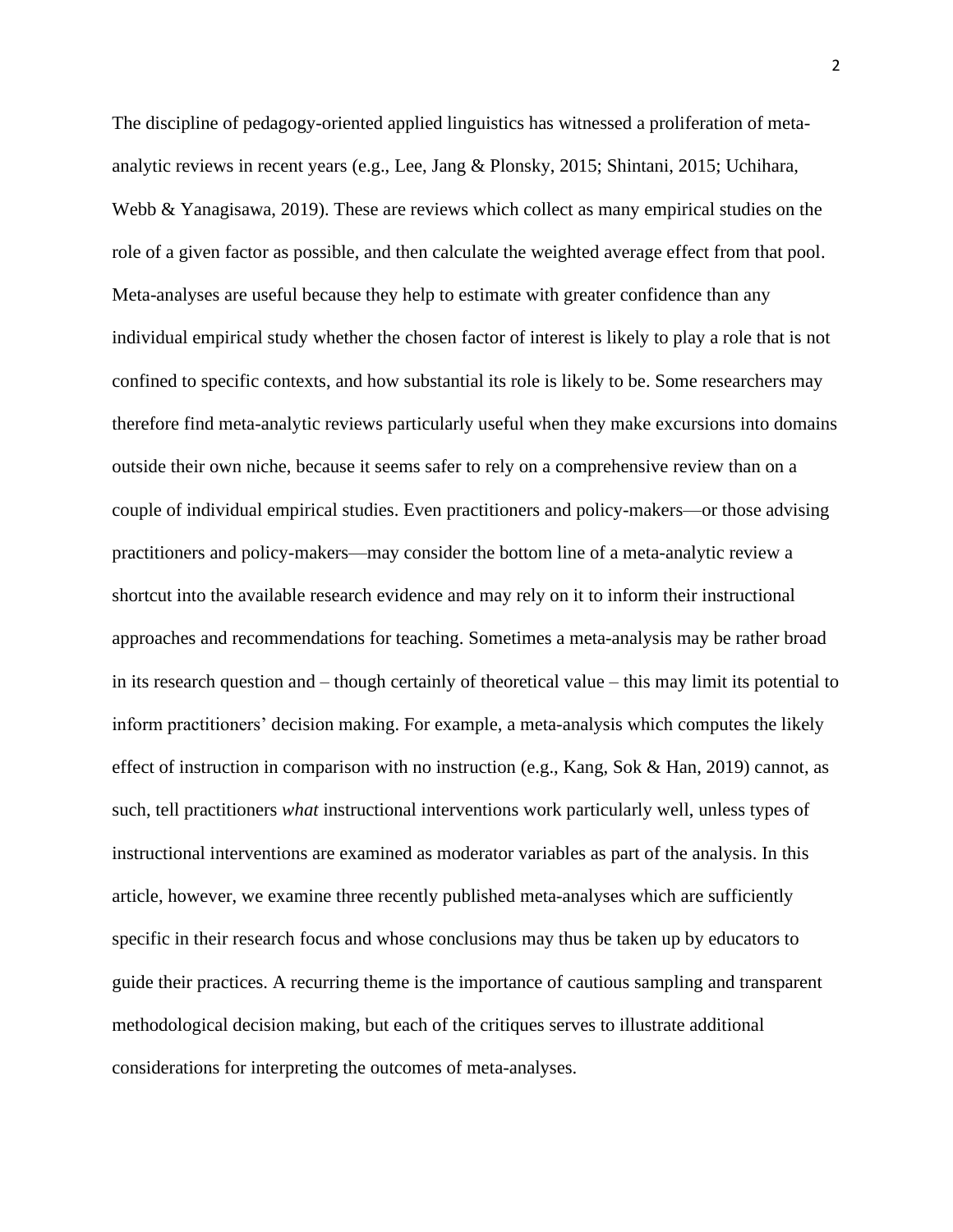The first meta-analysis we examine, about pragmatics instruction (Yousefi & Nassaji, 2019), offers as one of its conclusions (regarding a moderator variable) that computer-mediated pragmatics instruction generates larger effects than face-to-face instruction. However, the collection of primary studies that this assertion is based on contains hardly any studies which directly compare the two modes of instruction. Instead, this conclusion is based on an indirect comparison of aggregated effect sizes from a small set of studies which implemented computermediated instruction and the aggregated effect sizes from a larger set of studies which implemented face-to-face instruction. This is potentially problematic, because effect sizes are influenced by the design features of empirical studies and by what contrasts they are based on. For example, effect sizes tend to be larger in single group pre/post study designs than in studies where effects are calculated by comparing one or more treatment groups' learning gains. A greater proportion of one type of study design is thus likely to compromise a fair comparison. A re-analysis of Yousefi and Nassaji (2019), with greater scrutiny of the primary studies and with calculation of separate effect sizes for different study designs suggests that the assertion made about the superiority of the computer-mediated mode of instruction was not (yet) justified.

The second meta-analysis we examine (Lee, Warschauer & Lee, 2019) offers strong support for the use of corpora in vocabulary learning. Unlike Yousefi and Nassaji (2019), the aggregated effect size is based exclusively on studies with a between-groups design, which should make it easier to interpret. There is nonetheless a difficulty in interpreting the outcome, because in the majority of the primary studies included in the analysis it is impossible to tell whether the between-group differences in learning gains should be ascribed to the use of a corpus *per se*, while this is the factor of interest according to the title and the abstract of the article. In some of the studies, both treatment conditions involved corpus use. In many others, the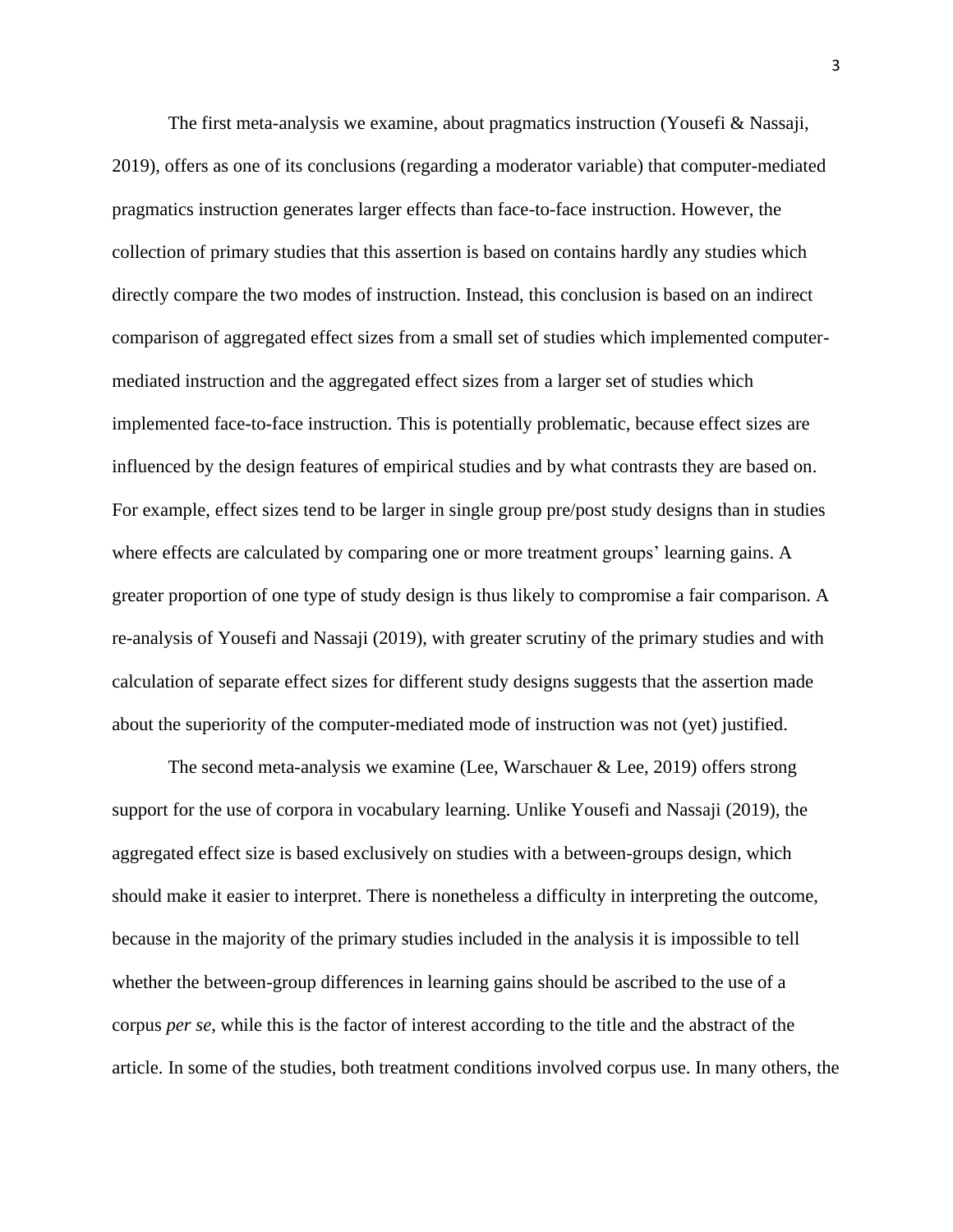treatment conditions that involved corpus use differed from their comparison conditions in diverse ways other than corpus use. Calculating an effect size from a small set of studies where corpus use was unequivocally *the* independent variable still yields an outcome in support of corpus use for vocabulary learning, but far less compellingly so than what emerged from the original meta-analysis.

The third meta-analysis regards the benefits of task-based language teaching (TBLT) programs (Bryfonski & McKay, 2019). Although authors of primary studies often label the instructional programs they put to the test "task based" (and in this meta-analysis the same labels were used), this may not always correspond to how the approach is conceived in other TBLT literature. It is therefore difficult to determine the merits of task-*based* (versus other versions of communicative language teaching such as task-*supported* teaching) based on the aggregated effect size from the literature currently available. Replicating TBLT meta-analyses with stricter sampling criteria proves difficult because of a dearth of studies that empirically assess task-based programs relative to non-task-based programs—and the few that are available report mixed findings (e.g., Phuong, Van den Branden, Van Steendam & Sercu, 2015).

All things considered, the three "case studies" presented here illustrate that conclusions drawn from meta-analytic research should be interpreted with an eye towards the methodological choices made during the meta-analytic process.

#### **Case Study 1: Yousefi & Nassaji (2019)**

# *Synopsis and preliminary comments*

Yousefi and Nassaji's (2019) meta-analysis investigates the effects of instruction on second language pragmatics acquisition. According to the authors, the study is an update to prior work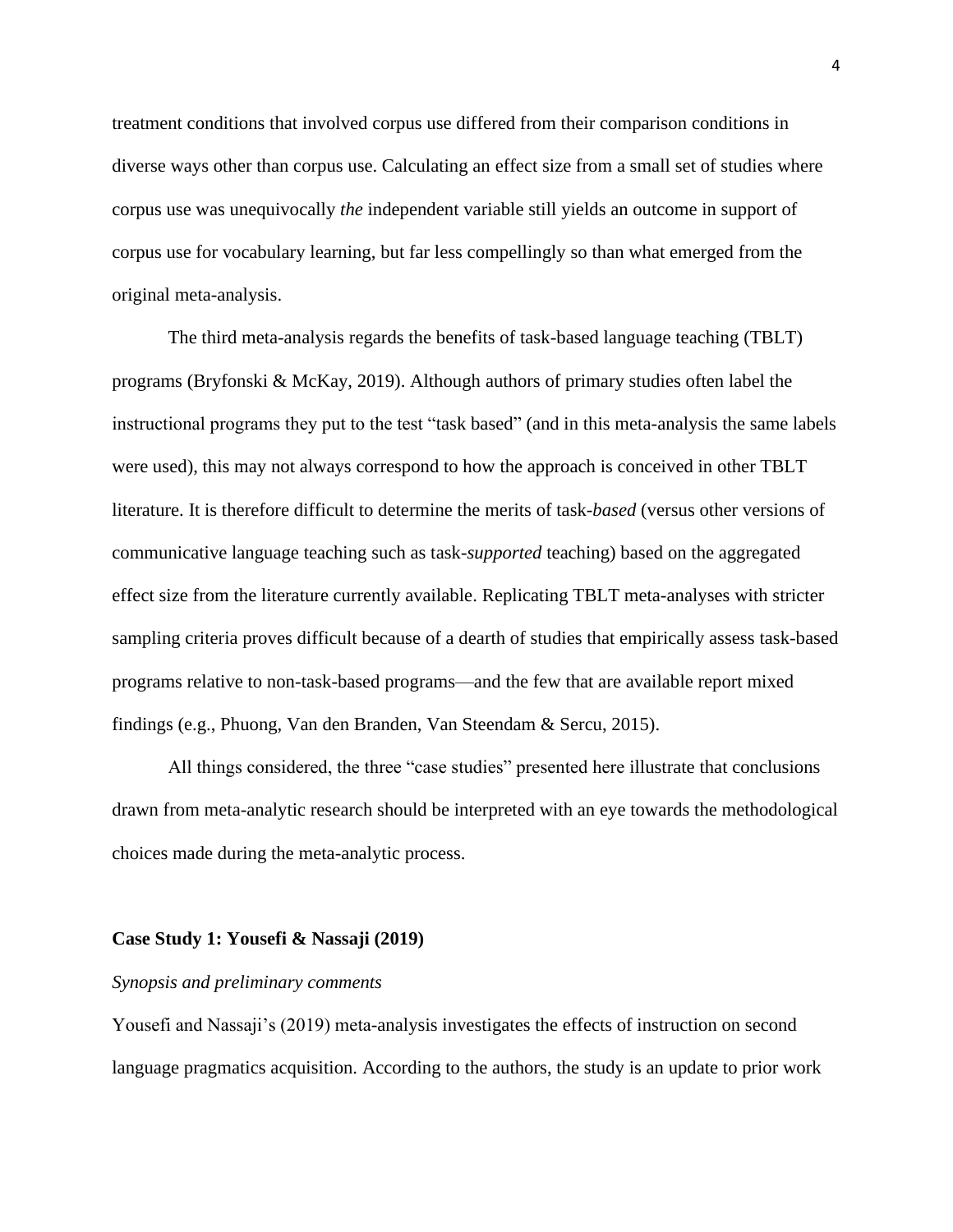in this area (e.g., Jeon & Kaya, 2006, but see also another recent meta-analysis of L2 pragmatics instruction: Plonsky & Zhuang, 2019). It not only includes more recent studies but also examines previously uninvestigated moderator variables, most notably the role of computer-mediated pragmatics instruction. Based on 36 studies, the authors report overall effectiveness of pragmatics instruction as *d* = 1.101. This meta-analytic evidence that pragmatics instruction clearly works is reassuring for teachers and course designers, although instructors may be especially interested in what kinds of instruction work particularly well in certain contexts. Yousefi and Nassaji's analysis of moderator variables is informative in this regard, for example because a larger effect emerged for computer-mediated instruction (mean *d* = 1.172) than for face-to-face instruction (mean  $d = 0.965$ ). This led the authors to assert that among the pedagogical implications of their findings "the most outstanding one is the potential of various technologies that can mediate the teaching and learning of pragmatics" (p. 25). Several additional pertinent moderator variables were explored (such as explicitness of instruction, type of outcome measures, length of treatment, and participants' proficiency level)<sup>1</sup>, but for reasons of space, our critique will focus on the comparison of computer-mediated and face-to-face instruction.

The studies included in Yousefi and Nassaji's meta-analysis vary considerably in their designs. Many are single-group studies, where participants' progress is tracked from a pretest measure to a posttest measure (i.e., the effect size calculation is based on within-group contrasts). Others compare a treatment group's progress to that of a control group (which receives no instruction regarding the learning targets of interest in the experiment), and a few compare the progress of two treatment groups, where each group experiences a different intervention regarding the same learning targets. Yousefi and Nassaji calculated overall effects by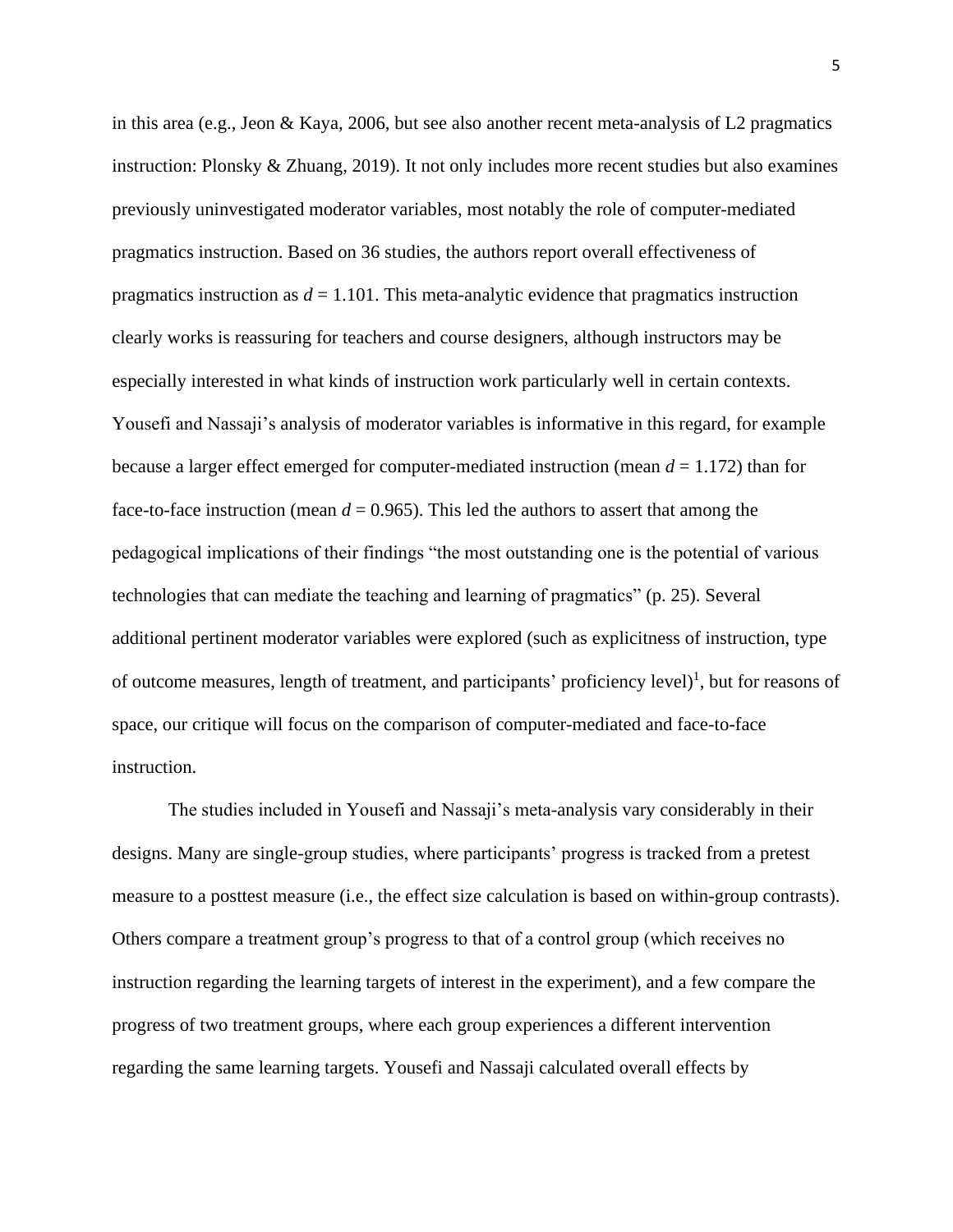"combining the effects of all instructional types" (p. 17). However, effects of an instructional intervention often appear larger if one contrasts participants' pre- and posttest performance than if one assesses the effectiveness of an intervention for a group of participants *relative to* another group's progress. This is because within-group comparisons of pre- and posttest scores regard the same participants in the two data sets and thus involves less variance than in the case of between-group comparisons, where the contrast in pre- to posttest gains concerns different participants (bringing in more variance). A reduction in variance and standard deviation (SD) will result in larger effect sizes because the SD makes up the denominator in the formula for Cohen's *d*. Unless studies report pre-posttest correlations which can be used as a correction for the difference, between-groups and within-groups study designs should be analyzed separately. In their meta-analysis of effects in L2 research, Plonsky and Oswald (2014) found that observed effects resulting from within-group contrasts were indeed substantially larger than betweengroups contrasts. They therefore proposed a different set of benchmarks for small  $(d = .60)$ , medium ( $d = 1.00$ ), and large ( $d = 1.40$ ) effects for within-group contrasts than for betweengroups contrasts (small,  $d = .40$ , medium,  $d = .70$  and large,  $d = 1.00$ ). Owing to the mix of within-group and between-groups contrasts in Yousefi and Nassaji's collection of studies, and lack of reported pretest-posttest correlations, it is not clear how the overall estimated effect of *d*  $= 1.101$  should be interpreted in relation to the above benchmarks.

We therefore re-analyzed the data by calculating separate effect sizes for the withingroups contrasts  $(k = 103)$  and the between-groups contrasts  $(k = 52)$ . While we might expect such a re-analysis to produce slightly different aggregated effects sizes, we would not expect it to have profound repercussions for the general conclusion that pragmatics instruction *is* effective. As mentioned, Yousefi and Nassaji's article also investigated modality (computer-mediated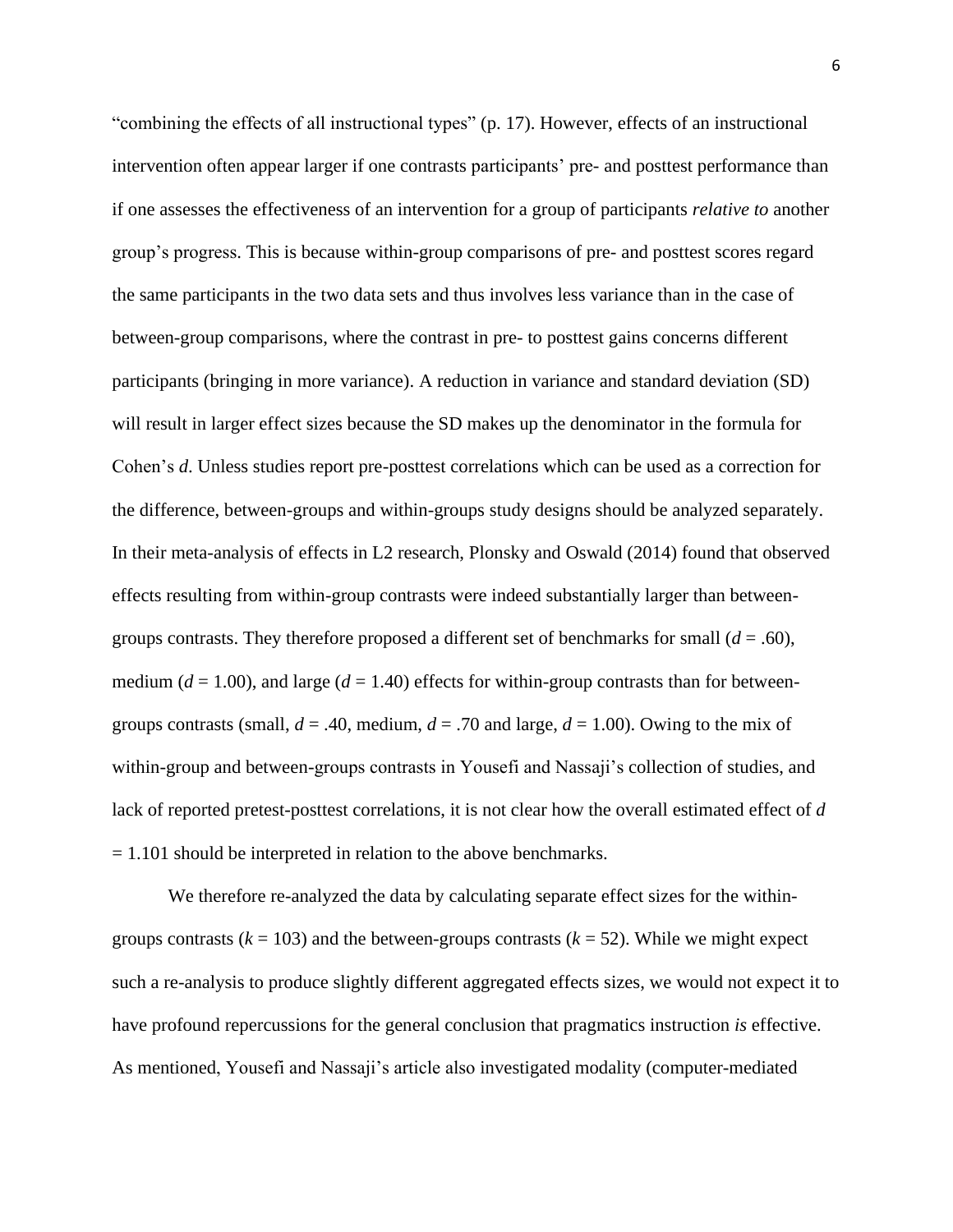versus face-to-face pragmatics instruction) as a moderator variable. An issue that can arise when examining moderators to a main effect is the difficulty in separating out and attributing unique effects to each moderating variable. In order to account for this, primary studies should be closely examined in terms of their study designs and for the potential interactions between moderating variables. For example, a recent meta-analysis about the effect of glosses on vocabulary acquisition (Yanagisawa, Webb & Uchihara, 2020) included mode of gloss (textual, pictorial or aural) as a moderating variable but deliberately selected only studies on single glosses for this comparison. Inclusion of studies on multimodal glosses would have made it difficult to separate the effect of mode (e.g., textual vs. pictorial) from the effect of providing more than one annotation (e.g., textual + pictorial) for the same word (Boers, Warren, Grimshaw & Siyanova-Chanturia, 2017; Ramezanali, Uchihara & Faez, in press).

In the case of Yousefi and Nassaji's investigation of the moderating variable of computer-mediated instruction, there is a potential interaction with the type of study design because the set of studies implementing computer-mediated instruction consists mostly of within-group contrasts, and so the larger aggregated effect size that emerged for this set could be an artefact of this design feature rather than reflecting an effect of computer-mediation *per se*. Moreover, in virtually all the computer-mediated studies the pragmatics instruction was explicit. This is relevant because Yousefi and Nassaji found a larger overall effect for explicit (*d* = 1.213) than implicit  $(d = 0.848)$  instructional treatments. Explicitness of instruction could thus be an alternative explanation for the comparatively large effect size that emerged from the computermediated interventions.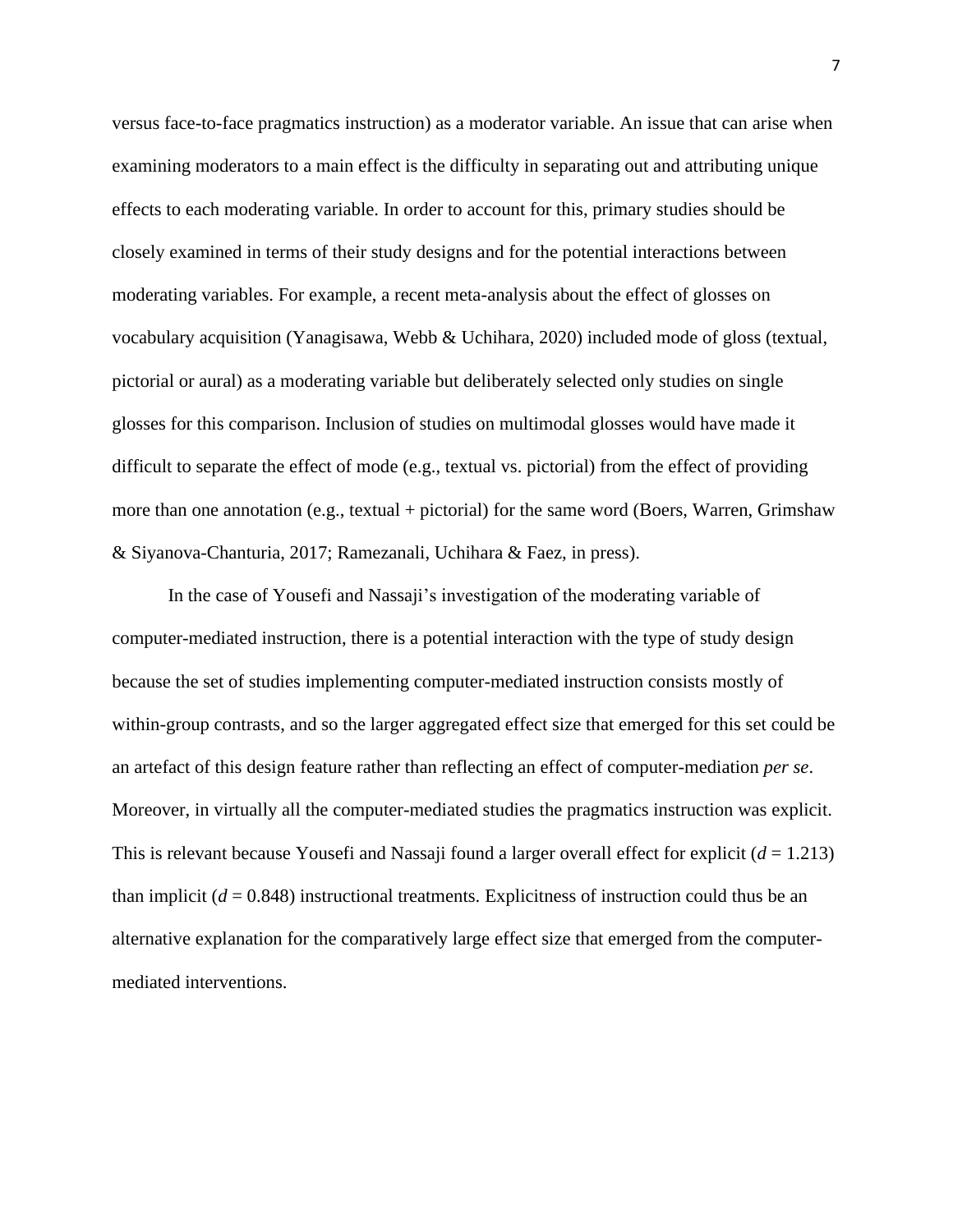# *What are the contrasts?*

As mentioned, there is a wide range of study designs in the collection of primary studies used by Yousefi and Nassaji (2019), yielding diverse contrasts for effect size calculations (pretest vs. posttest scores of a single group or differences in learning gains between two groups). It is important for the sake of transparency and replicability of a meta-analysis to specify what contrasts are used for these calculations (Maassen, van Assen, Nuijten, Olsson-Collentine & Wicherts, 2020). Since Yousefi and Nassaji (2019) did not include this information, we adopted the following, explicitly stated, procedures from the earlier meta-analysis by Jeon and Kaya (2006) in our replication:

1. For studies that examined one treatment group and one control group (that received no instructional intervention) by means of pre- and posttests, effect sizes were calculated by contrasting the two groups' outcomes on pre- and immediate posttests (Alcón-Soler, 2015; Bardovi-Harlig et al., 2014; Eslami & Eslami-Rasekh, 2008; Felix-Brasdefer, 2008; Furniss, 2016; Narita, 2012; Rafieyan et al., 2014; Tan & Farashaiyan, 2012).

2. For studies that examined multiple treatment groups and one control group by means of pre- and posttests, effect sizes were calculated by contrasting each group's immediate pre- and posttest outcomes separately with the control group's immediate pre- and posttest outcomes (Eslami & Liu, 2013; Hernandez, 2011; Li, 2013; Nguyen et al., 2012; Tajeddin et al., 2012).

3. For studies that examined two or more treatment groups without any control group, pretest data was contrasted with immediate posttest data for each group (Chen, 2011; Derakhshan & Eslami, 2015; Felix-Brasdefer, 2008; Fukuya & Martinez-Flor, 2008; Fordyce, 2014; Ghobadi & Fahim, 2009; Gu, 2011; Jernigan, 2012, Li, 2012a; Li, 2012b; Nguyen et al., 2015; Simin et al., 2014; Tateyama, 2007, 2009).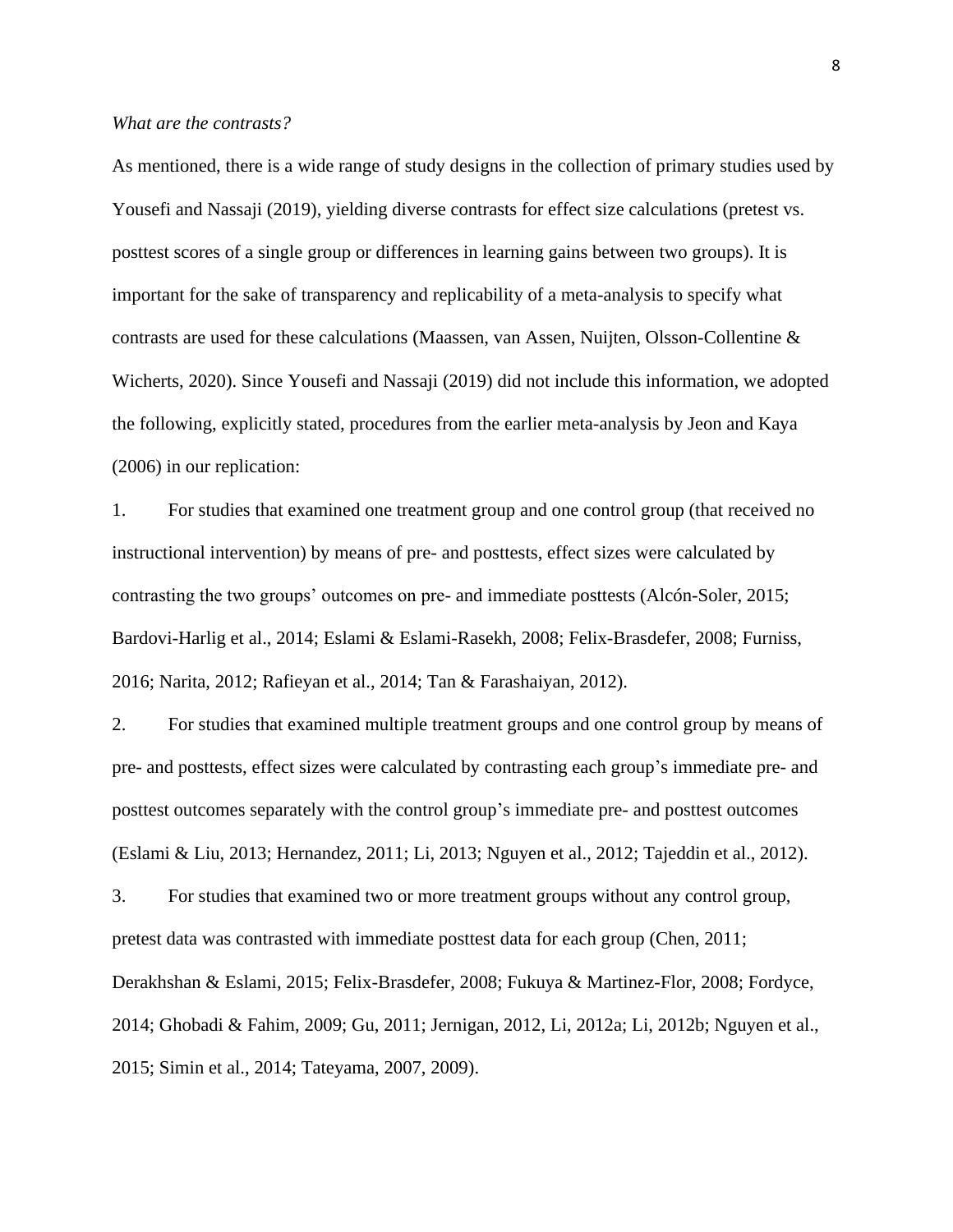4. For studies that examined one group before and after an intervention, pretest data was contrasted with posttest data on immediate posttests (Alcón-Soler, 2012, Alcón-Soler & Guzman, 2010; Tanaka & Oki, 2015).

5. For studies that reported both treatment group and control group comparisons as well as within group contrasts, effect sizes were calculated for both between-group and within-group contrasts in the ways outlined above (Nguyen et al., 2012).

6. For studies that compared two groups pre- and post-intervention and only provided the results of a multifactorial test (e.g. ANOVA), the effect size was calculated from the main effect of time for each group (Takimoto, 2012a/b).

Some studies included in Yousefi and Nassaji's meta-analysis provide insufficient information to calculate effect sizes along the above procedures. It is unclear in some cases what method the original analysis utilized. For example, Dastjerdi and Farshid (2011) only reported the results of a *t*-test comparing posttest results of two experimental groups. Martinez-Flor and Alcón-Soler (2007) lacked SDs necessary to compute effect sizes (other reported statistics were nonparametric). Cunningham (2016), one of the handful of studies in the collection which implemented a computer-mediated mode of instruction, had to be excluded because the report did not provide sufficient information for calculating effects sizes comparing the two experimental groups (which only included 8 and 9 participants each). In addition, one publication (Nguyen, 2013) reported on the same data as another (Nguyen et al., 2012), and so the duplicate report was excluded. Therefore, those studies (Cunningham, 2016; Dastjerdi & Farshid, 2011; Martinez-Flor & Alcón-Soler, 2007; Nguyen, 2013) were excluded from our reanalysis leaving a total of 32 individual studies (instead of the original 36) and 155 contrasts (see supplement hosted on IRIS for a full list with justifications for inclusion/ exclusion).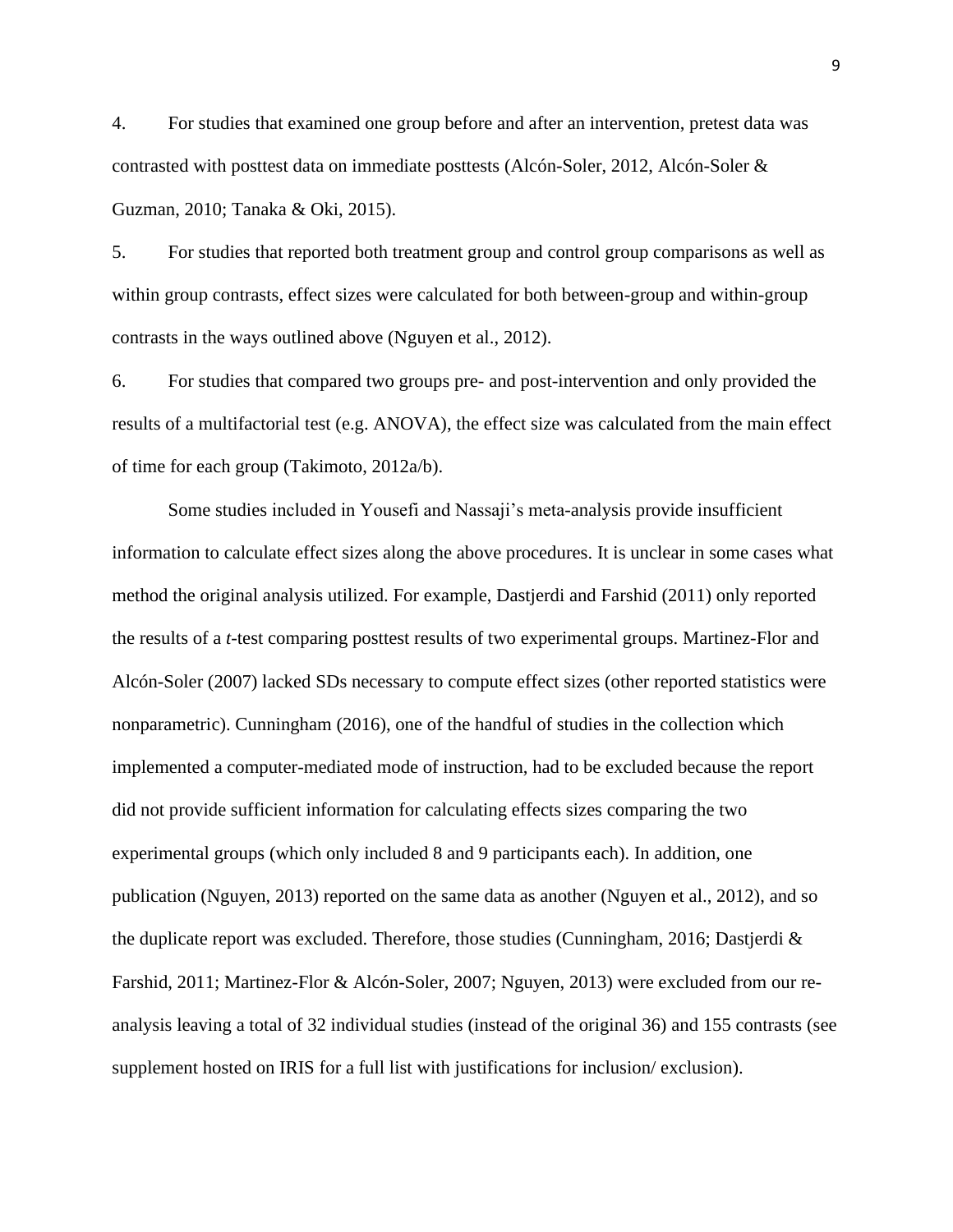Another modification to the original meta-analysis concerns the categorization of one of the studies (Nguyen et al., 2015) that was coded as computer-mediated instruction by Yousefi and Nassaji. This study utilized email writing as an outcome measure and may thus at first glance appear to be about computer-mediated instruction, but the instruction itself was not in fact computer-mediated. We therefore had to remove it from the set of computer-mediated instruction studies in our re-analysis, reducing this set to six studies.

# *Benefits of computer-mediated instruction?*

Our re-analysis confirms the general finding of Yousefi and Nassaji (2019) that pragmatics instruction has a positive effect. For the between-groups contrasts, the overall effect is  $d = 1.11$ , a large effect for between-groups comparisons in L2 research. For within-group studies, the result is  $d = 1.32$ , a medium to large effect for within-groups comparisons (see supplement hosted on IRIS for full results tables).

However, our re-analysis does not confirm the original meta-analysis when it comes to the comparison of computer-mediated and face-to-face interventions. According to the original analysis, the former yielded larger effects  $(d = 1.172; k = 30<sup>3</sup>)$  than the latter  $(d = 0.965; k = 80)$ , but, according to our re-analysis of the data, the face-to-face mode in fact generated the larger effects. For between-groups designs, we now find a large effect of  $d = 1.271$  ( $k = 40$ ) for face-toface instruction and only a small effect of  $d = 0.65$  ( $k = 12$ ) for computer-mediated instruction. Taking only the within-group studies, we again find a large effect of  $d = 1.46$  ( $k = 85$ ) for faceto-face instruction and a small effect of  $d = .75$  ( $k = 18$ ) for computer-mediated instruction (see supplement hosted on IRIS for a full results table). It needs to be acknowledged that the sample sizes for the computer-mediated interventions are now even smaller than they were in the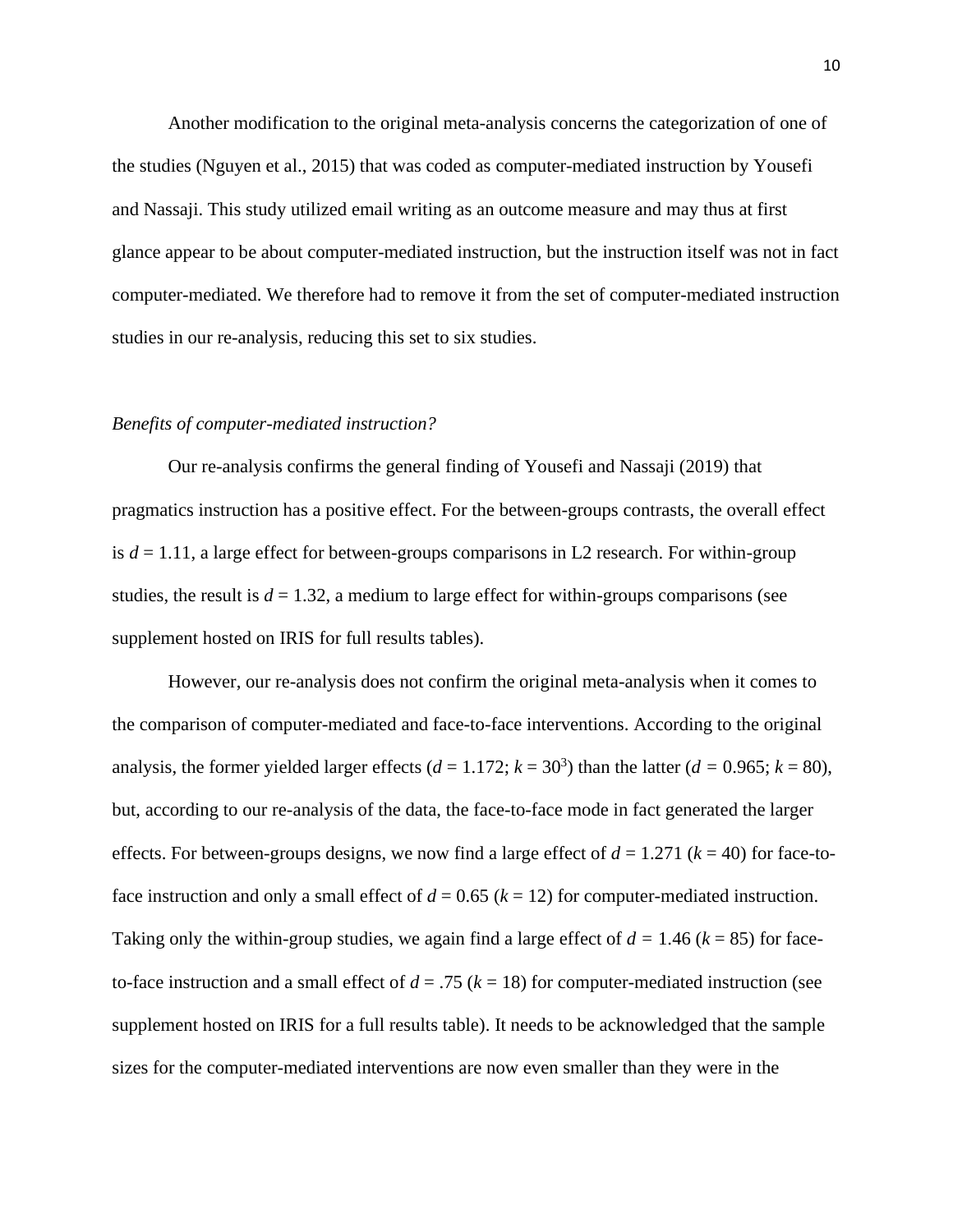original meta-analysis (due to selection decisions explained above and due to the separation of between- and within-group contrasts). This highlights the need for more empirical investigations of computer-mediated pragmatics instruction. Investigations that *directly* compare the effectiveness of computer-mediated and face-to-face instruction for pragmatics would be especially welcome. In the collection used by Yousefi and Nassaji, only one study (Eslami  $\&$ Liu, 2013) did this, and it found no difference in effectiveness between the two modes. A more recent study on pragmatics instruction (Tang, 2019), outside the scope of the meta-analysis, found no advantage for computer-mediated activities over face-to-face activities either. In sum, our replication with separate effect size calculations based on study design differences did not support the superiority of computer-mediated pragmatics instruction over face-to-face instruction.

# **Case Study 2: Lee, Warschauer, & Lee (2019)**

#### *Synopsis and preliminary comments*

Lee et al.'s (2019) meta-analysis concerns the effects of corpus use on second language vocabulary learning. It is a partial replication of an earlier, broader-scope meta-analysis of corpus use in language learning (Boulton & Cobb, 2017) but focused specifically on vocabulary and only included studies with an instructed control group (a comparison group) in their design. 4 Based on 29 primary studies, the weighted average effect on short-term learning was found to be medium sized (Hedges'  $g = 0.74$ ). In eight of the studies, delayed post-tests were included, and these also showed a positive effect (Hedges'  $g = 0.64$ ). While Lee et al. (2019) acknowledge the role of several moderator variables (such as L2 proficiency level), the above aggregated effect sizes clearly suggest that corpus use is beneficial for L2 vocabulary learning.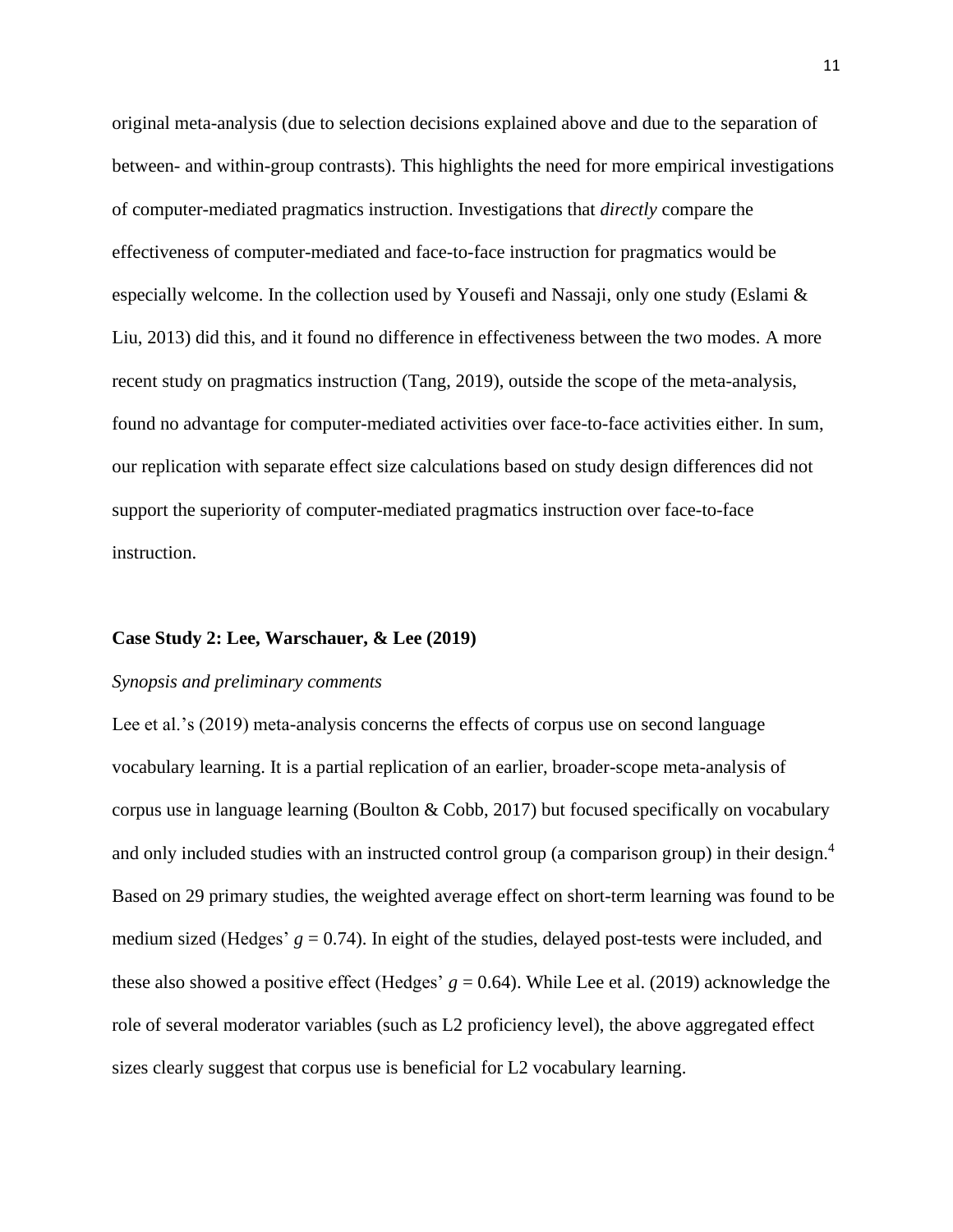Below, we highlight the issue of determining whether the main effects observed in primary studies are always a result of the variable of interest (in this case, corpus use). Before turning to that issue, we point out that it is not always clear what is meant by "effects" in this meta-analysis. Presumably, what is meant is learning outcomes. However, some of the studies (Frankenberg-Garcia, 2012, 2014; Stevens, 1991) investigated learners' success rates as they did exercises under various input conditions, but did not include posttests to gauge the learning outcomes generated by these activities.<sup>5</sup> If the aim of the meta-analysis was to compare the effectiveness of different procedures in terms of learning outcomes, then these studies do not serve that purpose, and so we will exclude them from our re-analysis.

#### *What is the independent variable?*

Corpora can be used for the purpose of vocabulary learning in various ways. The introduction to Lee et al. (2019) indicates that the focus of the article is corpus use for guided inductive learning (p. 722), also known as discovery learning and data-driven learning (Johns, 1991). In this approach, learners typically examine concordance lines (i.e., examples of language use extracted from a corpus) with a view to discovering the meanings of words or their usage patterns (e.g., their word partnerships or collocations). Because Lee et al. (2019) refer first (in the title and the abstract) to corpus use in general and then (in the introduction) to the benefits of concordance lines specifically for the purpose of discovery learning, there is some ambiguity about what is meant by "the effects of corpus use". If the independent variable of interest is corpus use more generally, then some of the primary studies appear not ideally suited, because both treatment conditions in these studies utilized examples extracted from a corpus. The difference between these groups was the ways in which corpus-based instances were operationalized. For example,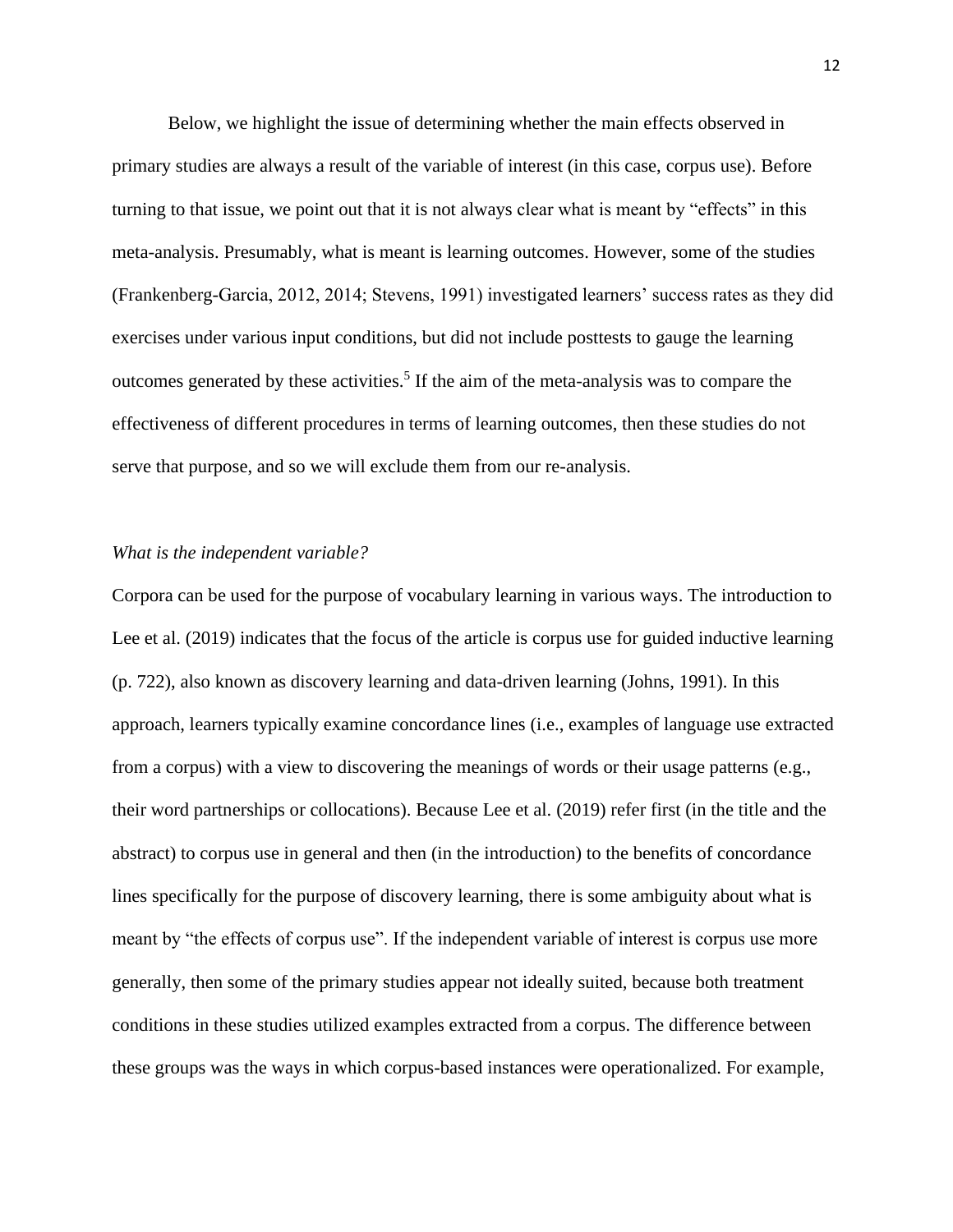Sun and Wang (2003) compared the use of corpus-based examples for guided inductive learning to their use for the purpose of illustrating a pattern that was first explained to the learners. In other words, it was using corpus-based instances to prompt inductive learning versus using corpus-based instances as part of deductive learning that was the variable of interest, and not the use of corpus-based instances *per se*.

If the effectiveness of *corpus use for guided inductive learning* is the main variable of interest, then the challenge is to separate the added value of corpus use from that of guided inductive learning. After all, guided inductive learning can also be steered by means of examples that are not extracted from a corpus, but that are invented or collected differently by teachers or textbook writers. With very few exceptions (e.g., Cobb, 1997; Tongpoon, 2009), the primary studies in this meta-analysis did not compare the effectiveness of corpus-based and non-corpusbased examples for the purpose of guided inductive learning. Instead, in several of the studies (Anani Sarab & Kardoust, 2014; Poole, 2012; Sripicharn, 2003; Vyatkina, 2016; Yunus & Awab, 2012) corpus-based discovery learning was compared to a condition where students received vocabulary explanations upfront followed by a few examples. In that case, it is again impossible to ascribe the superior learning observed for the corpus-based condition to the use of a corpus, because it may also be attributable to the purported benefits of guided inductive learning (as opposed to deductive learning), regardless of whether the examples used for the inductive process were extracted from a corpus or produced in another way.

There are undeniably strong arguments for the use of corpus-based examples, such as their authenticity and the ease with which many examples can be generated from an online corpus (e.g., Johns, 1991; Stevens, 1991). However, whether using corpus-based examples necessarily produces better learning outcomes than using, say, a series of textbook examples is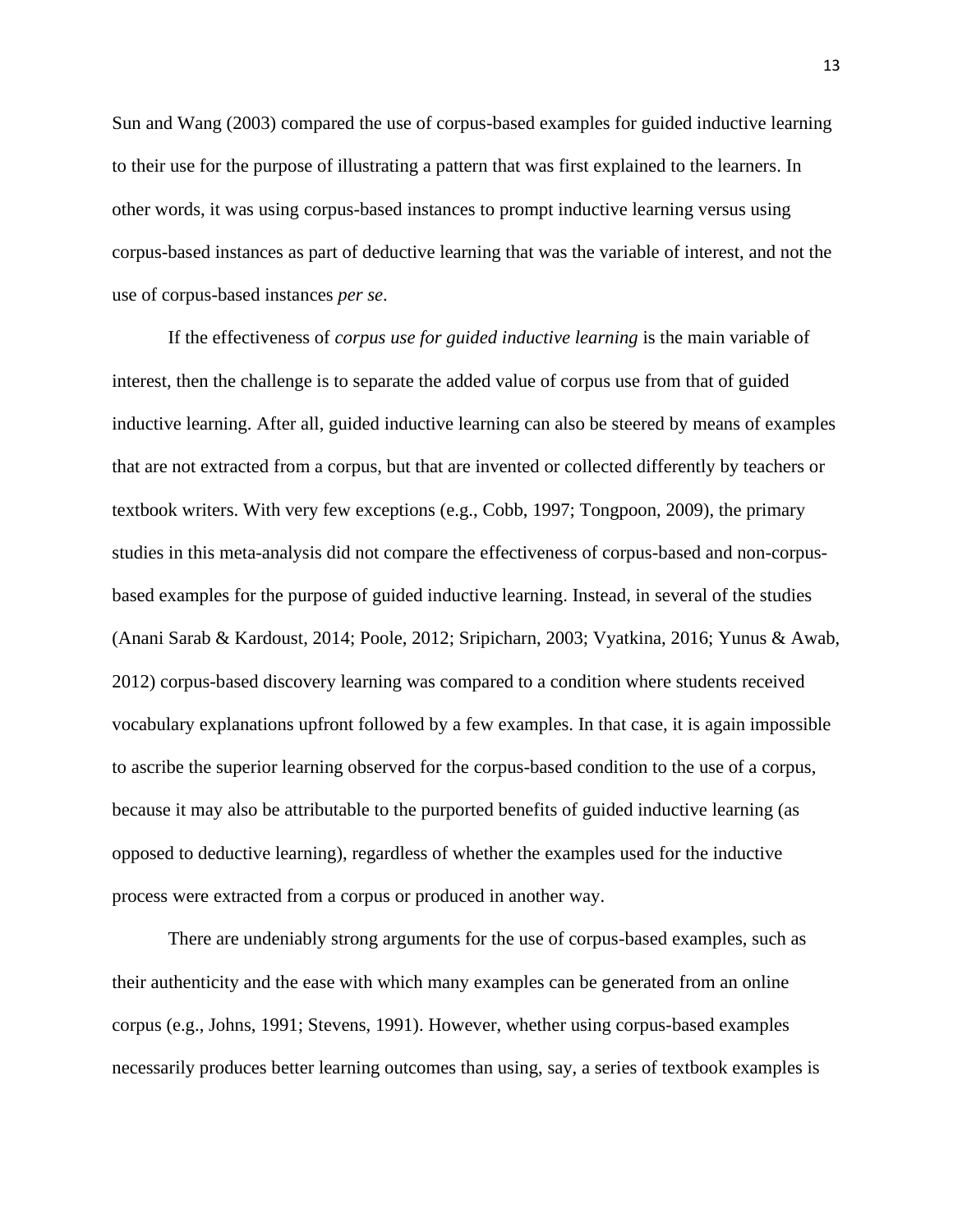an empirical question that is addressed by very few of the studies. Additionally, the distinction between authentic concordance lines and made-up examples can easily get blurred when researchers/ materials designers start editing concordance lines to make them more comprehensible to the learners and to ensure the discovery-learning progresses as intended (e.g., Kim, 2015; Yang, 2015). In Supatranont (2005, pp. 84-91, and appendices J and K), for example, the only difference between the concordance lines and the textbook-type examples on the student handouts was that the former looked like concordance lines while the latter were presented as regular sentences. The difference between the two treatment conditions in this study was not the presence versus absence of corpus-based examples. Nor was it the presence versus absence of discovery-learning activities, because both groups were required to find patterns in the sets of examples given on their handouts. The difference, rather, was that, in addition to pen-and-paper practice, the experimental group conducted computer-assisted searches, while the comparison group only worked with the handouts.

## *A level playing field?*

A frequent topic in this collection of primary studies is collocation (word partnerships, such as *conduct research*, *sore throat* and *depend on*), with several studies reporting the benefits of presenting learners with sets of concordance lines showing the most common collocates of a word. The effect of exposing learners to collocations is typically shown in posttests requiring learners to recall the word partnerships they were exposed to in the treatment. However, this is often in comparison with another treatment condition which did not involve any work on collocations at all but instead included learning activities on something else, such as single words or grammar (Mirzaei, Domanaki, & Rahimi, 2016; Rahimi & Momeni, 2011; Rezaee, Marefat,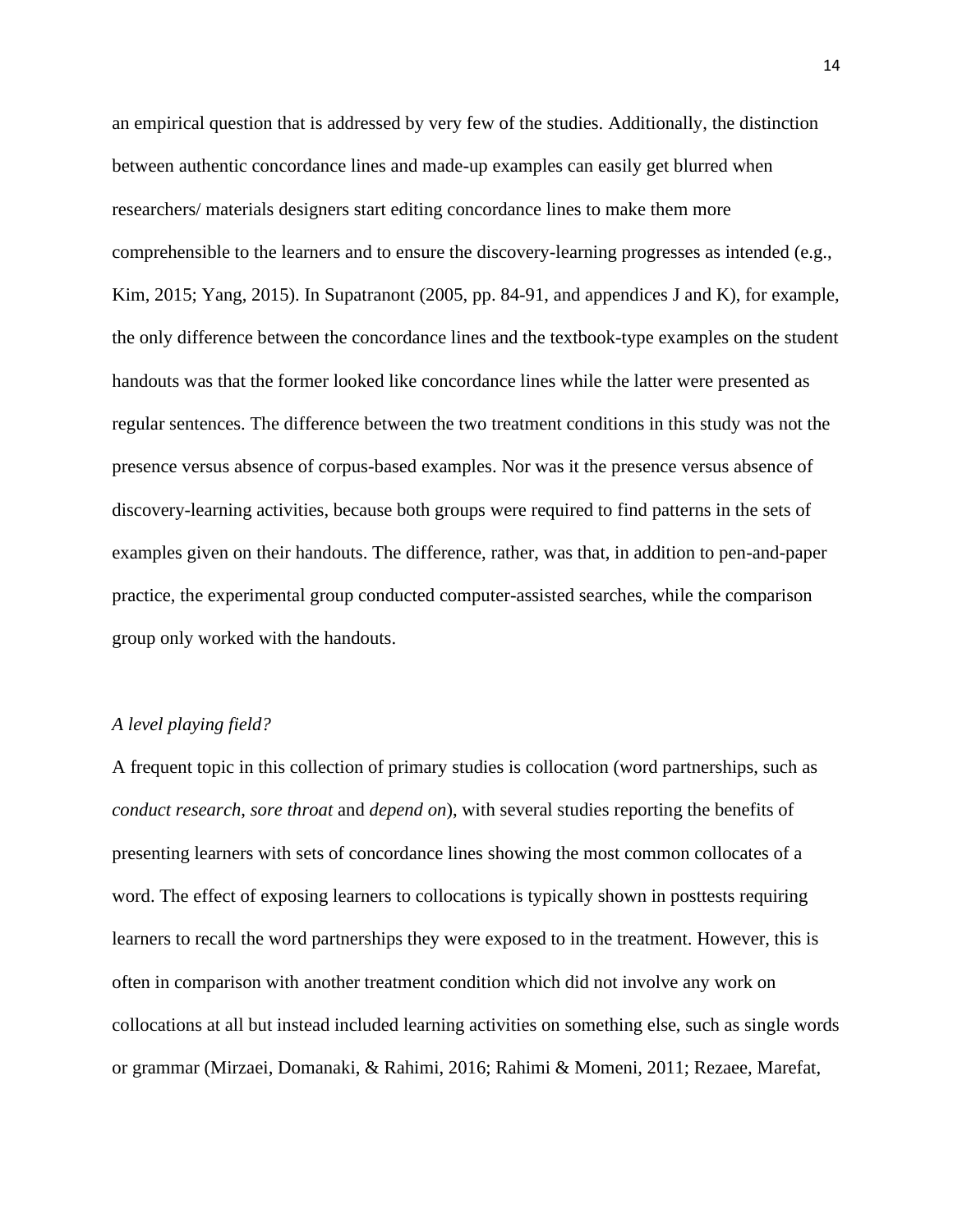& Saeedakhtar, 2015). In other words, the experimental groups were exposed to the target items they would be tested on in the posttests, while the comparison groups were not exposed to these target items during their instructional treatment. It is therefore not surprising that the experimental groups outperformed the comparison groups in the posttests. This is reflected in some very large treatment effects (Hedges'  $g = 2.07$  in Mirzaei, et al., 2016, and 1.98 in Rahimi and Momeni, 2011)<sup>6</sup>. However, whether these effects should be ascribed to the *nature* of instruction (e.g., the use of concordance lines from a corpus) or simply to the focus of instruction (i.e., collocation) is unclear. It is quite conceivable that the comparison groups would not have performed so poorly in the posttests, had they also been exposed to the target collocations during treatment. Put differently, the instructed control groups in these studies were not true comparison groups, but more akin to no-treatment control groups (i.e., groups that receive no instruction on the items or patterns that they will be tested on). If the purpose of the meta-analysis is to estimate the effectiveness of corpus use relative to other instructional treatments that share the same learning objective, then it seems justified to exclude these studies.

Other studies included in the original meta-analysis demonstrated imbalanced learning opportunities between treatment groups, even though both groups did exercises with a focus on collocation. This can be illustrated with reference to a study by Daskalovska (2012). The experimental group in this study was instructed to use online corpus tools to collect the ten most common adverb collocates of verbs and to report their findings. The comparison group did short pen-and-paper exercises about the same verbs but were exposed to a smaller number of adverbs. Obtaining a high score on one of the posttest sections—the section with the heaviest weighting hinged on the learners' ability to supply a wide range of adverbs, and so this potentially gave an advantage to the experimental group. One of the other sections of the posttest did appear better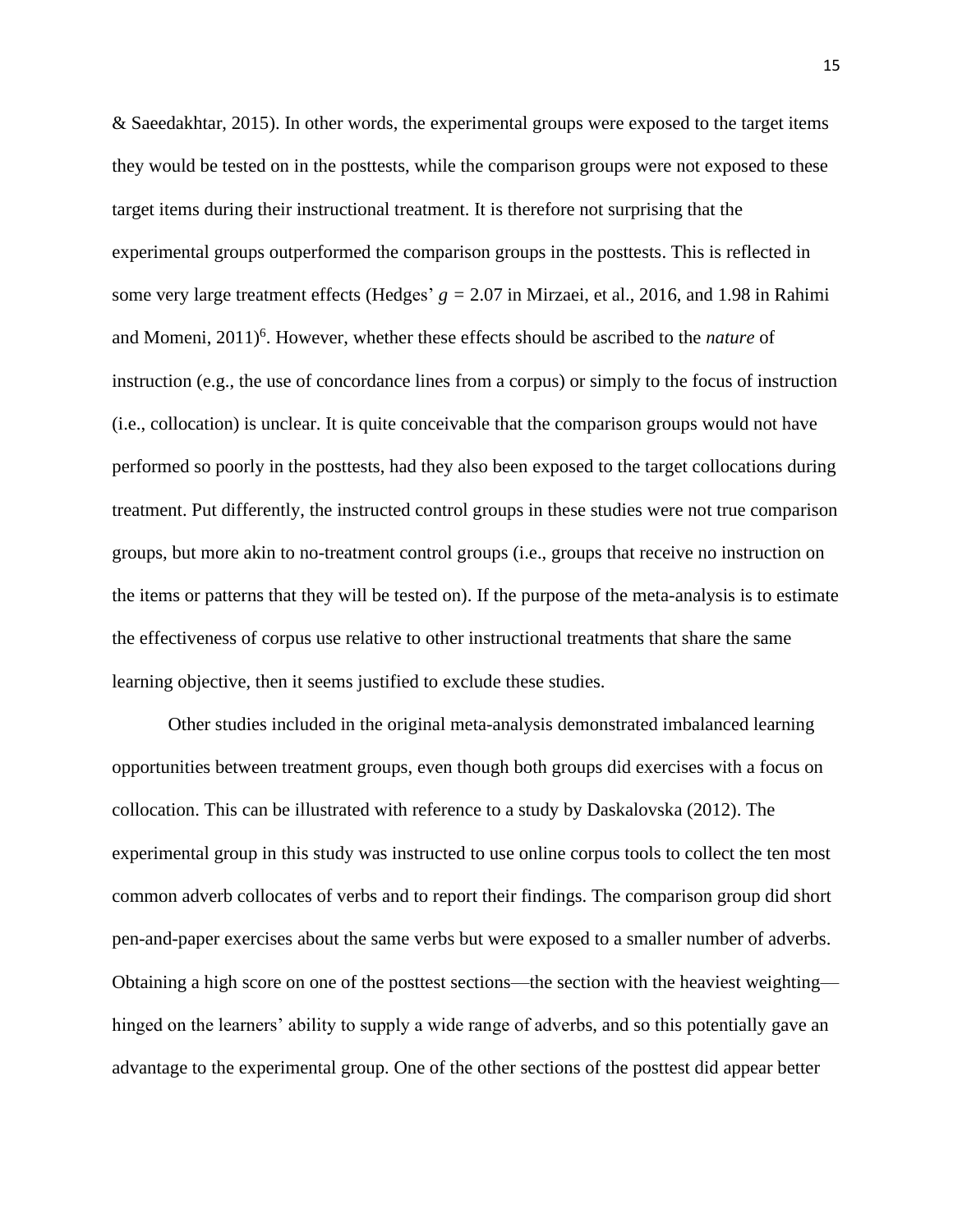aligned with the comparison group's practice materials, given that it was a multiple-choice test and the study package created for the comparison group included a similar multiple-choice activity. However, the correct answers to the multiple-choice items in the posttest were *not*  included in the multiple-choice exercise done in the learning stage. For example, in the exercise the students learned "I entirely agree" and "I clearly remember", but in the post-test they needed to select "I strongly agree" and "I vividly remember" to score points. The poor posttest performance of the comparison group is therefore unsurprising.

Equally unsurprising is the finding that better learning outcomes after corpus use were observed in studies where the experimental groups engaged in corpus-based activities *in addition* to activities they shared with the comparison groups (e.g., Gordani, 2013), while comparison groups did not engage in any supplementary activities regarding the target vocabulary. In some cases, this meant the experimental groups spent extensive additional time on the target words (e.g., Karras, 2015; Yunxia, 2009). Better learning outcomes for the experimental groups in these studies could thus be attributed to differences in time investment. Supplementary activities other than corpus-based ones could also be expected to enhance learning outcomes, and so, while these studies undeniably demonstrate that corpus use is *effective*, they do not demonstrate it is *efficient* in comparison to learning activities that do not require a corpus.

There are also several publications in the collection that lack sufficient detail and transparency, and for these studies it is impossible to tell if the experimental and comparison conditions differed in more ways than use or non-use of corpus data. This lack of transparency is especially problematic given that some of these articles (some hardly four pages long) report large effects (e.g., Hedges'  $g = 1.15$  in Al-Mahbasi, Noor and Amir, 2015, and 1.38 in Yılmaz and Soruç, 2015), thus potentially inflating the aggregated effect.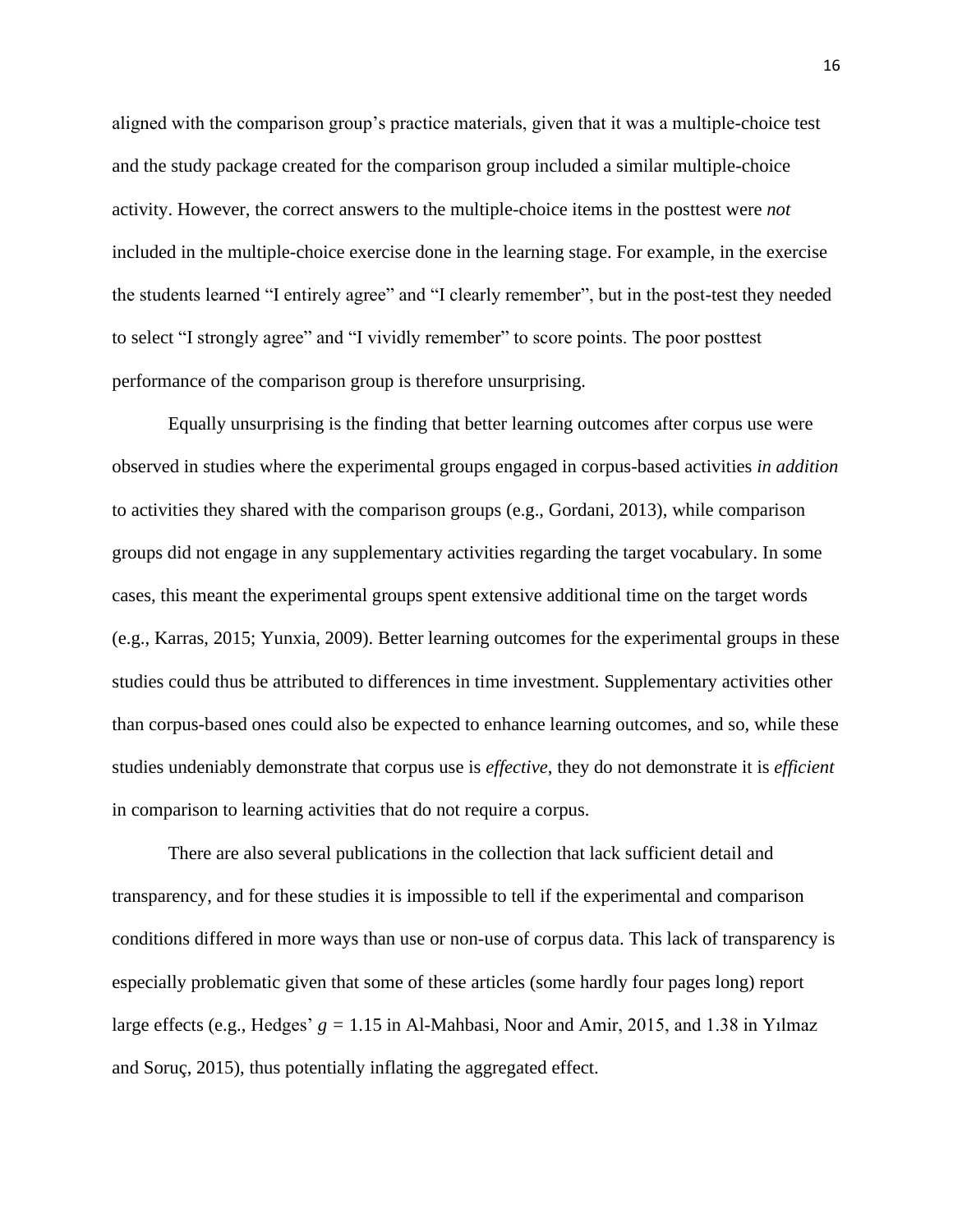If we re-calculate the average effect on short-term learning based on the studies from the original pool where we do feel confident enough that differences in learning outcomes can be attributed to corpus use (see supplement hosted on IRIS for the original list of studies with justification for inclusion/ exclusion), the result is markedly different from the original metaanalysis: Hedges'  $g = 0.32$ . According to the norms proposed by Plonsky and Oswald (2014) for between-groups contrasts, this is a small effect. However, this average is now based on only five studies, totalling only nine contrasts from the original meta-analysis. Clearly, more (and more focused) empirical investigations of the merits of corpus use are needed for a meta-analysis on this subject to produce a more reliable estimate.

# **Case Study 3: Bryfonski and McKay (2019)**

# *Synopsis and preliminary comments*

Bryfonski and McKay's (2019) meta-analytic review was a first effort at estimating the effectiveness of task-based language teaching (TBLT) programs.<sup>7</sup> Their search produced 27 studies with a between-groups design as well as a small collection of studies with within-groups designs (i.e., comparing a single treatment group's pretest and posttest performance). The original report cautioned that the number of within-groups studies was too small a collection to draw conclusions from (p. 619). Here, we therefore focus on the set of between-groups comparisons. The average effect size Bryfonski and McKay calculated from this collection (*d* = 0.93) approximates the threshold  $(d = 1.00)$  proposed by Plonsky and Oswald (2014) for a large between-groups effect. The report concludes that this finding "supports the notion that programwide implementation of TBLT is effective for promoting L2 learning above and beyond the learning found in programs with other, traditional or non-task-based pedagogies" (p. 622).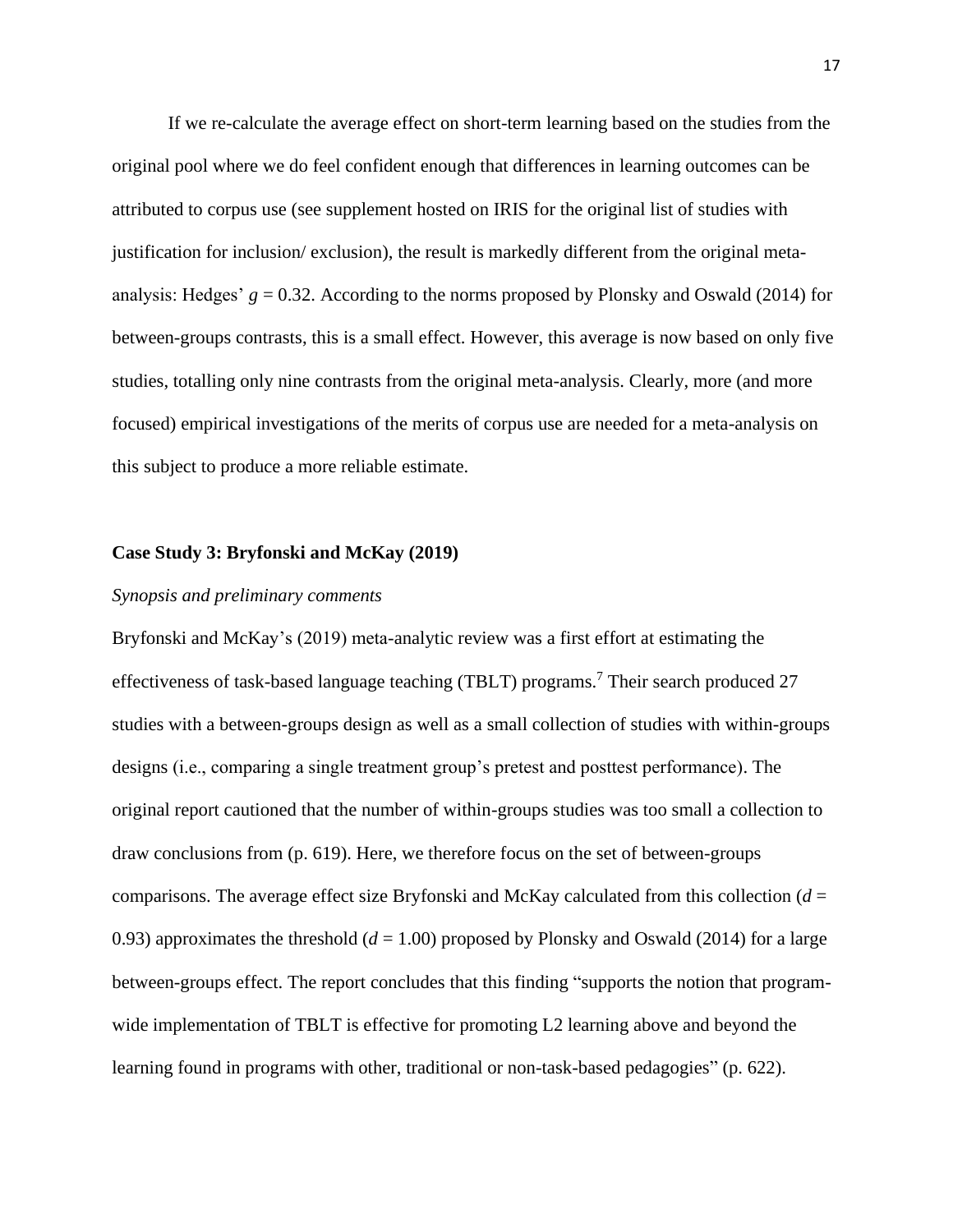One of the questions we discuss below is the extent to which the studies included in the original meta-analysis examined implementations of task-*based* language teaching, that is, TBLT in its "strong" form (Long, 2015) as opposed to task-*supported* language teaching. Before turning to this question, on reflection, it seems worthwhile to exclude three of the primary studies in the original collection of between-group studies because they examined TBLT without directly comparing TBLT to non-TBLT treatments (Lai & Lin, 2015; Li & Ni, 2013; Shabani & Ghasemi, 2014). A further study (González-Lloret & Nielson, 2015) did not establish group equivalence prior to the respective treatments (i.e., there was no pretest), and since an effect size based solely on posttest scores is not optimally reliable if we cannot be confident about pretreatment comparability, we exclude this study in our re-analysis as well.

# *What's in a name?*

Some TBLT proponents distinguish between programs which use tasks throughout (Long, 2016), and task-*supported* programs, where tasks are used alongside or in addition to other approaches, including those involving explicit instruction (Ellis, 2018). With one exception (González-Lloret & Nielson, 2015—which, as already noted, was excluded from the re-analysis because of lack of pretest data), all the programs described in the primary studies included in this meta-analytic review can be considered task-supported rather than task-based. An example is Amin (2009), where "The TBL approach adopted in this study takes the form of explicit grammatical instruction in conjunction with communicative activities" (p. 81). Readers should therefore interpret TBLT, which is the term used in the majority of the included articles, as task-supported implementations, and not the "strong" version of TBLT outlined by Long (2015).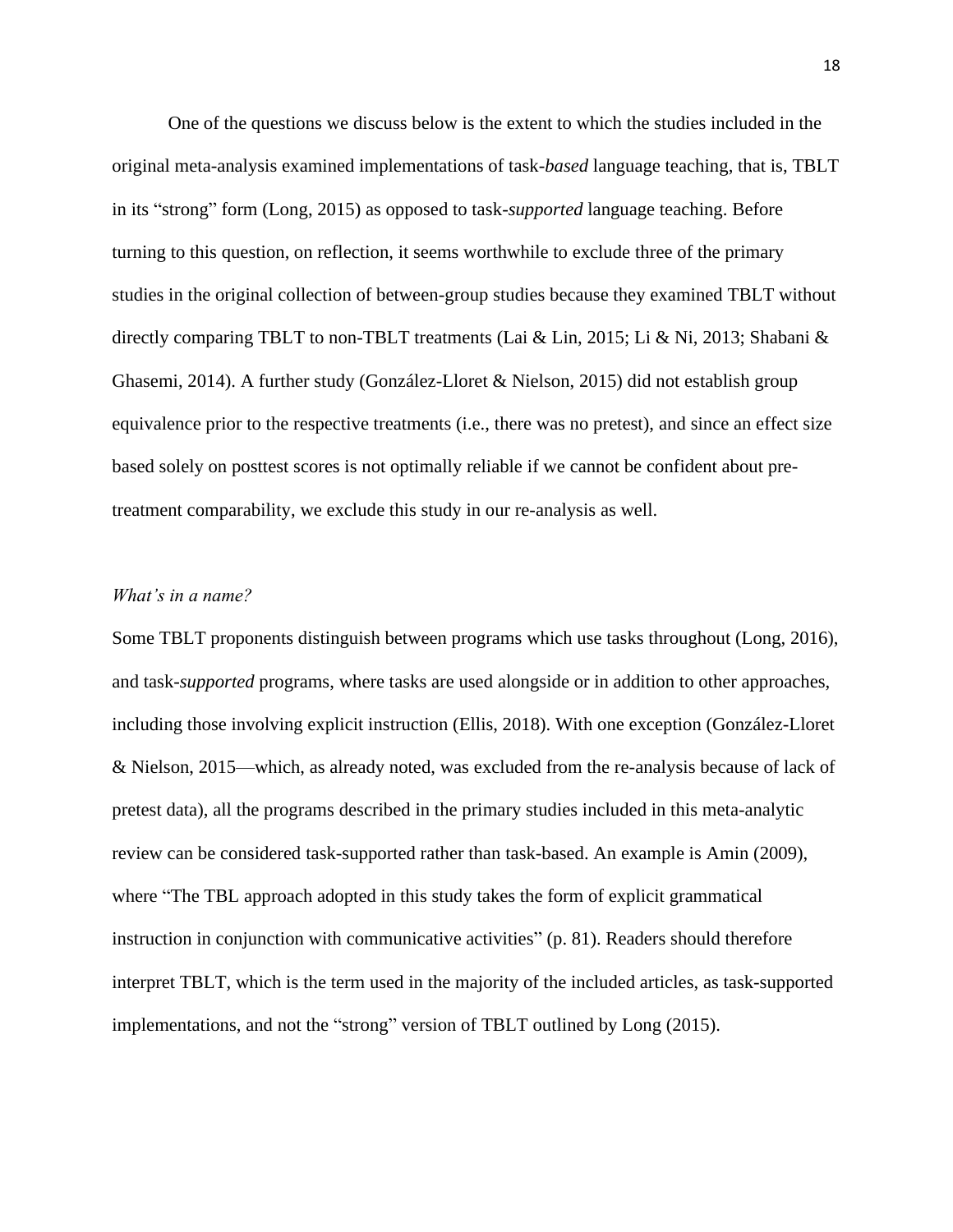Another difficulty lies with the notion of task itself, for which slightly different definitions have been used in prior literature (e.g., Ellis, Skehan, Li, Shintani & Lambert, 2019; Long, 2015). What is agreed on by proponents of TBLT in its various forms, however, is that tasks are meaning-focused (i.e., focused on the content of messages rather than their linguistic packaging) and make learners use language as a vehicle towards a goal that itself is not linguistic. For example, in one of the original studies (Lochana & Deb, 2006) the following activities are presented as tasks according to those researchers' interpretation of TBLT: "Your teacher will read out a passage; listen to the passage carefully and complete the blanks." In another study (Amin, 2009), the author explains that "The pedagogical tasks […] are what learners do in class, such as listening to a tape and repeating phrases or sentences" (p. 44). Although these activities are labelled tasks in these publications, they are language-focused exercises rather than tasks as understood in TBLT circles. Several authors (e.g., Birjandi  $\&$ Malmir, 2009; Sarani & Sahebi, 2012; Yang 2008) consider pair work as the defining characteristic of TBLT, regardless of whether the activities have a clear communicative purpose. These examples illustrate the wide interpretation of "task" in worldwide contexts.

Below we report an attempt at a new meta-analysis which adopts a narrower interpretation of tasks and which only includes studies that meet the criteria for tasks defined by Ellis and Shintani (2013, see below). First, however, it may be worth speculating why TBLT is understood in such diverse ways, including ways not at all intended by TBLT advocates. Many of the authors of the studies in the meta-analysis cited Willis (1996) and Willis & Willis (2007), summed up on <http://www.willis-elt.co.uk/> and [https://www.teachingenglish.org.uk/article/a](https://www.teachingenglish.org.uk/article/a-task-based-approach)[task-based-approach](https://www.teachingenglish.org.uk/article/a-task-based-approach) to justify their task and program designs. In Willis and Willis' (2007) version of TBLT, communicative tasks are preceded by a pre-task phase, to help learners prepare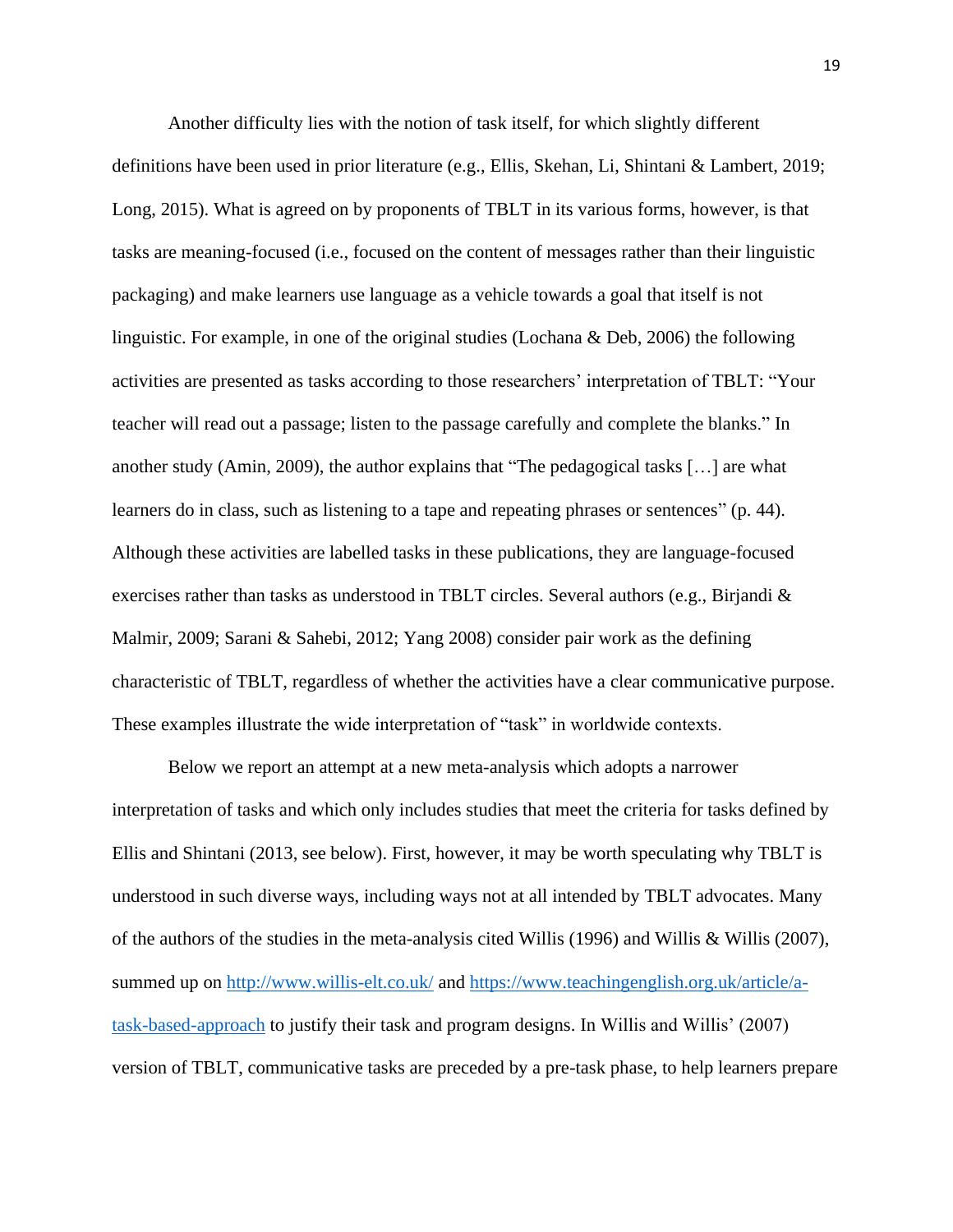for the task, and are followed by a post-task phase, where time is devoted to feedback, reflection on task performance, and reactive treatment of language problems. Several authors relied heavily on this three-phase lesson model but often with a focus on language as a study object rather than as a means toward a non-linguistic end. It is understandable how "task" may be misconstrued from webpages such as <https://www.teachingenglish.org.uk/article/criteria-identifying-tasks-tbl> without carefully considering supplementary information. For example, one of the criteria listed there is that the activity should have "a goal or an outcome." If a researcher misinterprets this goal or outcome as increased language knowledge on the part of students, then their "TBLT" lessons may treat language as a study object instead of a vehicle. Misinformation or misunderstandings may also result in assessments of learning gains that are focused on aspects of language, such as grammatical accuracy and vocabulary knowledge, rather than the learners' successful completion of the communicative tasks (Plonsky  $\&$  Kim, 2016). Once a practitioner or researcher misses the crucial point about what is meant by a goal or an outcome of a task, they may also misinterpret agreement tasks as reaching an agreement on the right answer in a language exercise and information-gap tasks as completing gap-fill exercises.

Depending on the model of TBLT, guidelines for creating task-based (or task-supported) lessons may be rather vague as to how much language-oriented instruction can (or should) be included at various stages of instruction. Additionally, TBLT proponents have slightly different views of what features distinguish a task from a language exercise. In our re-analysis, we examined the classroom procedures of the primary studies to examine the extent to which the activities labelled as tasks in the main task phase of the described lessons can be characterized as tasks as defined by Ellis and Shintani (2013). The four criteria proposed by Ellis and Shintani (2013, p. 135), slightly re-worded here, are as follows: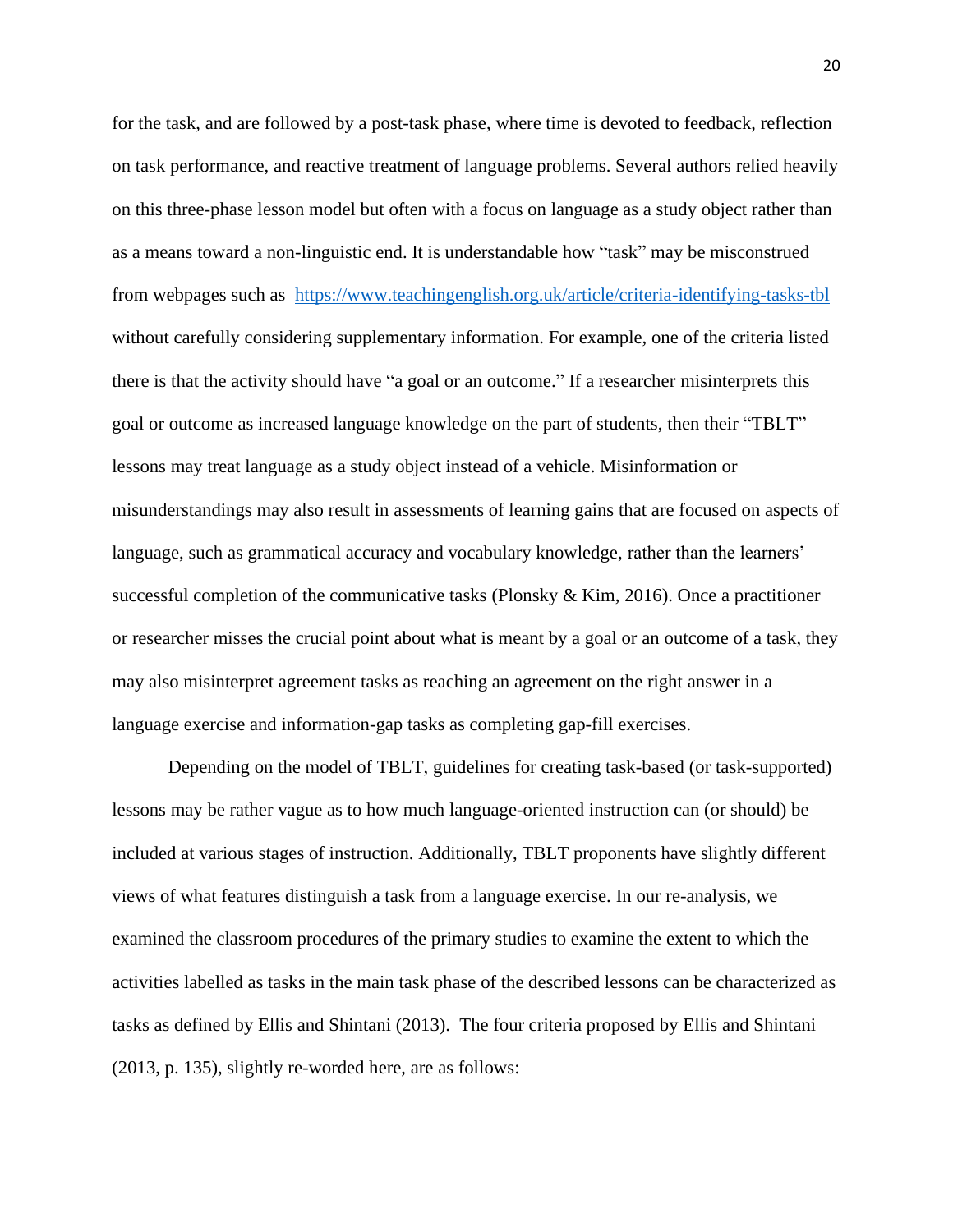- (1) The focus is on meaning, that is, on the content of messages rather than on the language code *per se*.
- (2) There is some sort of communication gap between interlocutors, that is, learners exchange information or opinions rather than telling interlocutors—including their teacher—what these interlocutors clearly already know.
- (3) The task instructions do *not* stipulate what language elements or patterns the students should use when performing the activity (because that risks turning the activity into a language-focused exercise).
- (4) There should be a clear purpose (e.g., solving a problem; reaching an agreement about a dilemma) other than practicing language (because in the 'real' world, language use is a means to an end, not the end itself).

For ten of the studies, we concurred that the tasks met one out of four of criteria<sup>8</sup>, and so it seems justified to exclude them from this narrower re-analysis (see supplement hosted on IRIS for full inclusion/ exclusion criteria). After exclusion of these and the ones mentioned in the previous section (i.e., studies which were not designed to compare task-based to non-task-based interventions), the collection includes 13 studies.

## *At face value?*

Applying the criteria outlined above requires that authors carefully detail their instructional procedures and classroom activities. However, several of the remaining research reports provide insufficient detail to apply Ellis and Shintani's (2013) criteria. What follows are examples of how little is said about the nature of what are labelled tasks in some of the articles: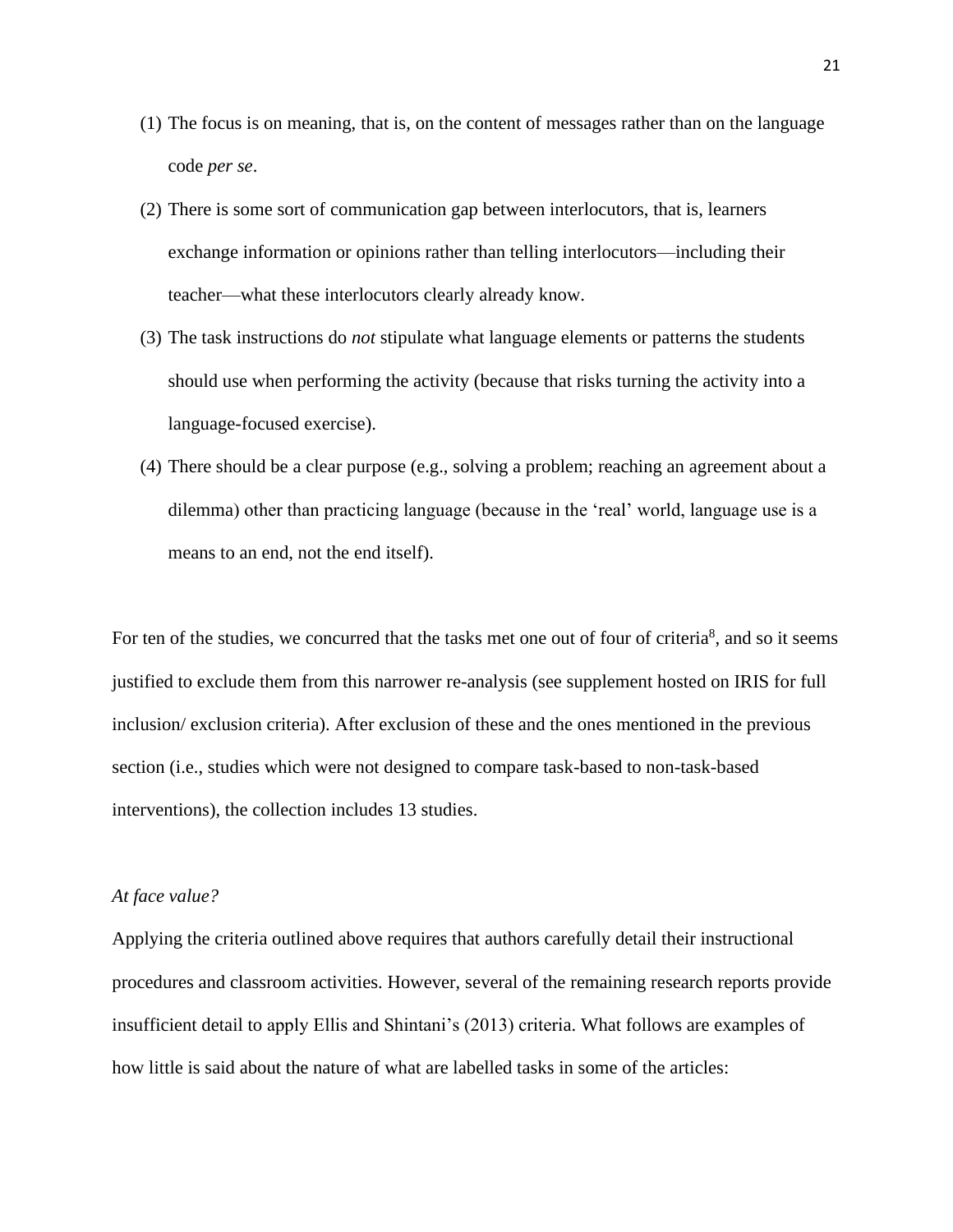The tasks in every lesson had a high corresponding with the course book materials, because of pre-determined syllabus. The teacher used his creativity for adaptation of the tasks with the text book. (Rezaeyan, 2014)

[T]he students were required to do the tasks either in pair or in small groups, with the teacher monitoring their performance and encouraging more communication among them. (Mesbah, 2016)

In task-cycle phase, the students were engaged in completing different kinds of tasks. (Tan, 2016)

[S]tudents engaged in different communicative situations, unrelated to the actual course but organized in such a way that the participants were compelled to use the previously acquired lexico-grammar. (De Ridder et al., 2007)

The author selected eight topics from the textbook or from outside the book, and designed the speaking tasks, considering the student's actual level and interest. (Ting, 2012)

As illustrated in the previous section, authors may cite publications about TBLT and call the classroom activities they designed tasks, but this offers no guarantee that these in fact fit the criteria for tasks established above. Some of the effect sizes in this subset of non-transparent reports are very substantial (e.g., *d* **>** 1.7 in Mesbah and Faghani, 2015, and in Tan, 2016), even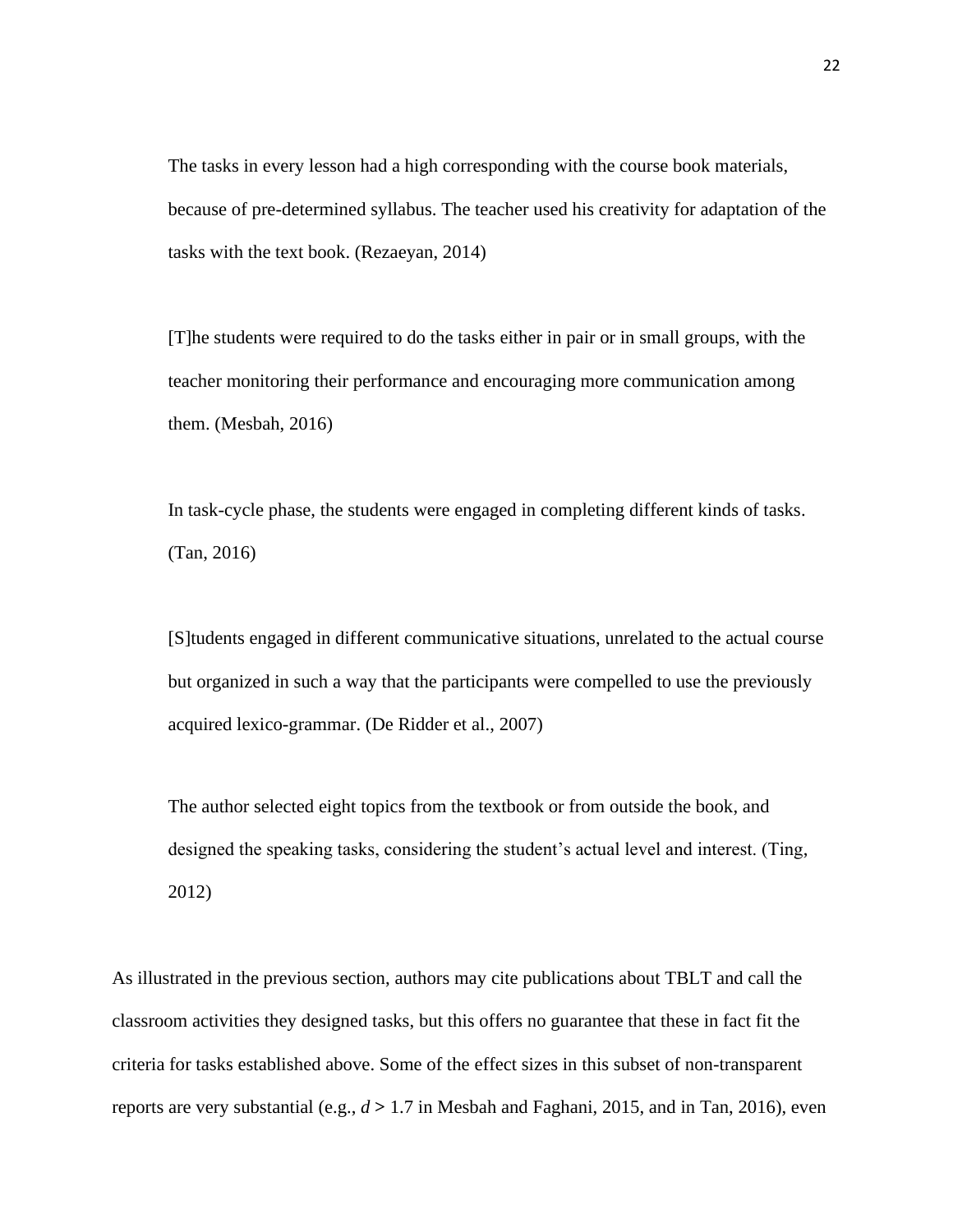though it is difficult to tell what these effects should be attributed to. For the sake of caution, we exclude these studies in our re-analysis as well. As a result of this, the collection now includes six studies. If these remaining studies shared a tight focus and used very similar instruments and methods, a meta-analysis of them might still be meaningful. However, they in fact display very diverse foci (e.g., speaking vs. writing skills) and outcome measures (see Saito and Plonsky, 2019, for an illustration that effect sizes can differ markedly depending on the type of outcome measures), and so it is doubtful whether a meaningful generalization can be drawn from such a small remaining sample.

## *A Level Playing Field?*

Regardless of whether the primary studies included in the original meta-analysis really concerned TBLT programs or, instead, compared one language-focused program to another language-focused program, the fact remains that what was presented as the experimental treatment in these studies almost consistently generated the better outcomes. One might argue that, even though the experimental treatments did not meet all the criteria to be labelled taskbased under our criteria, they were nonetheless better aligned with TBLT principles than the comparison treatments. If so, then the outcome of the meta-analysis could still be interpreted as support for programs exhibiting at least some features of TBLT. For example, the so-called TBLT treatments typically involved a greater amount of peer-peer interaction in the target language than the comparison treatment, where students worked mostly individually. So, even though many of the activities described in these studies are exercises instead of tasks, the fact that these exercises were typically tackled collaboratively in the treatment conditions that brought about the better learning outcomes can be meaningful (Sato & Ballinger, 2016). Put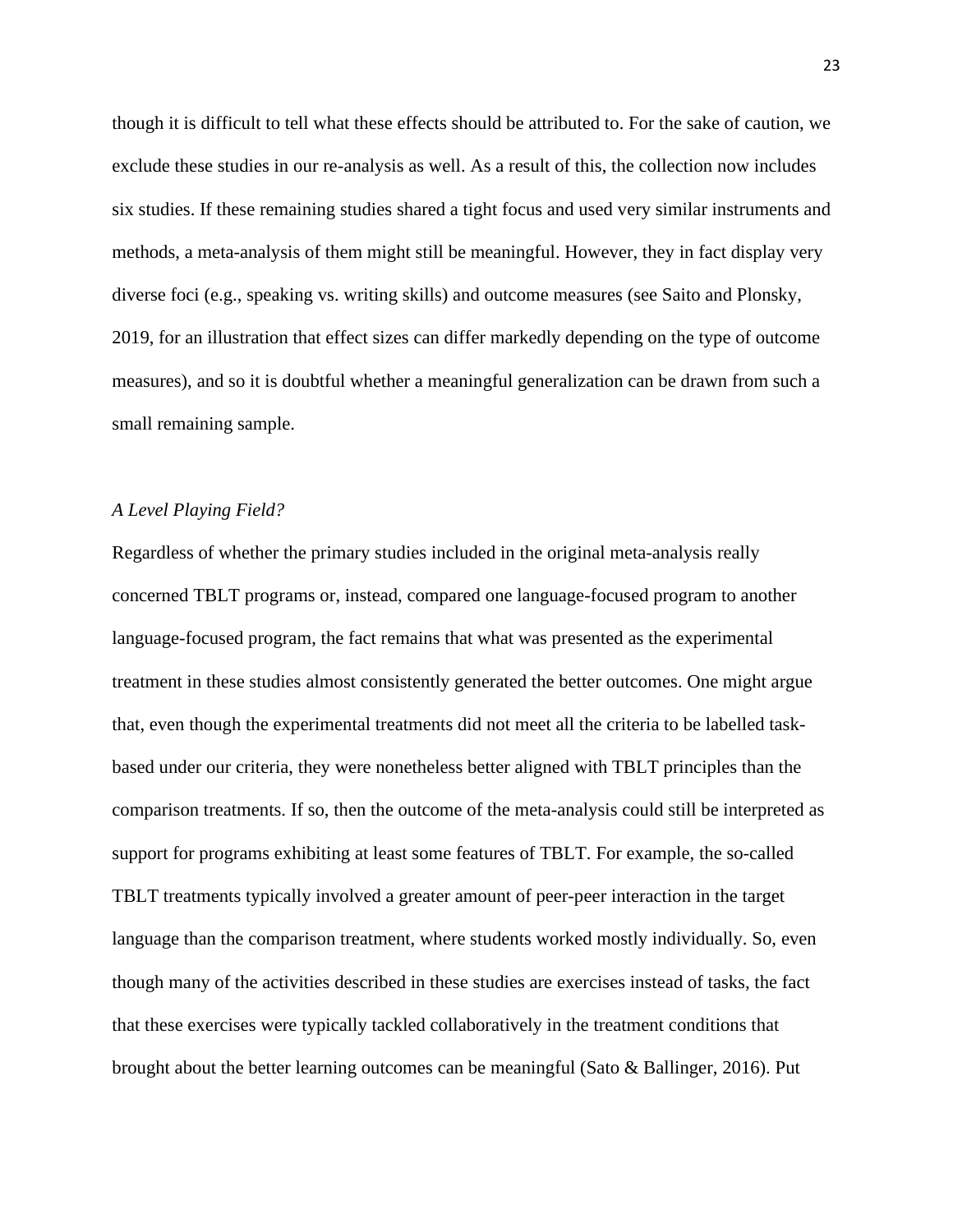differently, more nuanced distinctions within the broad spectrum of task-*supported* programs could be fruitful to help determine the role of specific program characteristics.

As also highlighted in our discussion of Lee et al. (2019) above, better outcomes for the experimental treatment can in some cases be attributed to other factors than the so-called TBLT nature of the treatment. For example, Torky (2006) investigated the benefits of an intensive speaking course in comparison to a course where students hardly did any speaking practice. Unsurprisingly, the students from the speaking course did better in end-of-course speaking activities, which resembled their course activities. In a similar vein, the end-of-course assessment in Yang (2008) concerned speaking skills, which the experimental group had been given ample opportunity to develop in class while the comparison group had not. Considering the potential effect of practice–test congruency (i.e., the probability that one gets better at what one practices regardless of whether the practice method resembles TBLT or something else), we also exclude these studies from the collection of between-group comparisons in our re-analysis when the purpose is to gauge the effect of TBLT as an independent variable. This reduces the collection to three studies. Were we to calculate an average effect from these, the result would be  $d = 0.258$ , indicating a small effect, but this is not quite meaningful given the minute sample size.

An extra challenge with assessing many of the primary studies is that the description of the control/comparison condition<sup>9</sup> is often as minimal as, for example, "[the] control group experienced conventional teaching" (Rezaeyan, 2014). Even some of the lengthy texts, such as PhD dissertations, offer minimal information. For example, Murad (2009) only mentions that "the control group was taught using the conventional methods of teaching used by teachers of EFL at these schools" (p. 77), without giving any further explanations as to what those conventional methods were. When descriptions are included, these are often ambiguous as to

24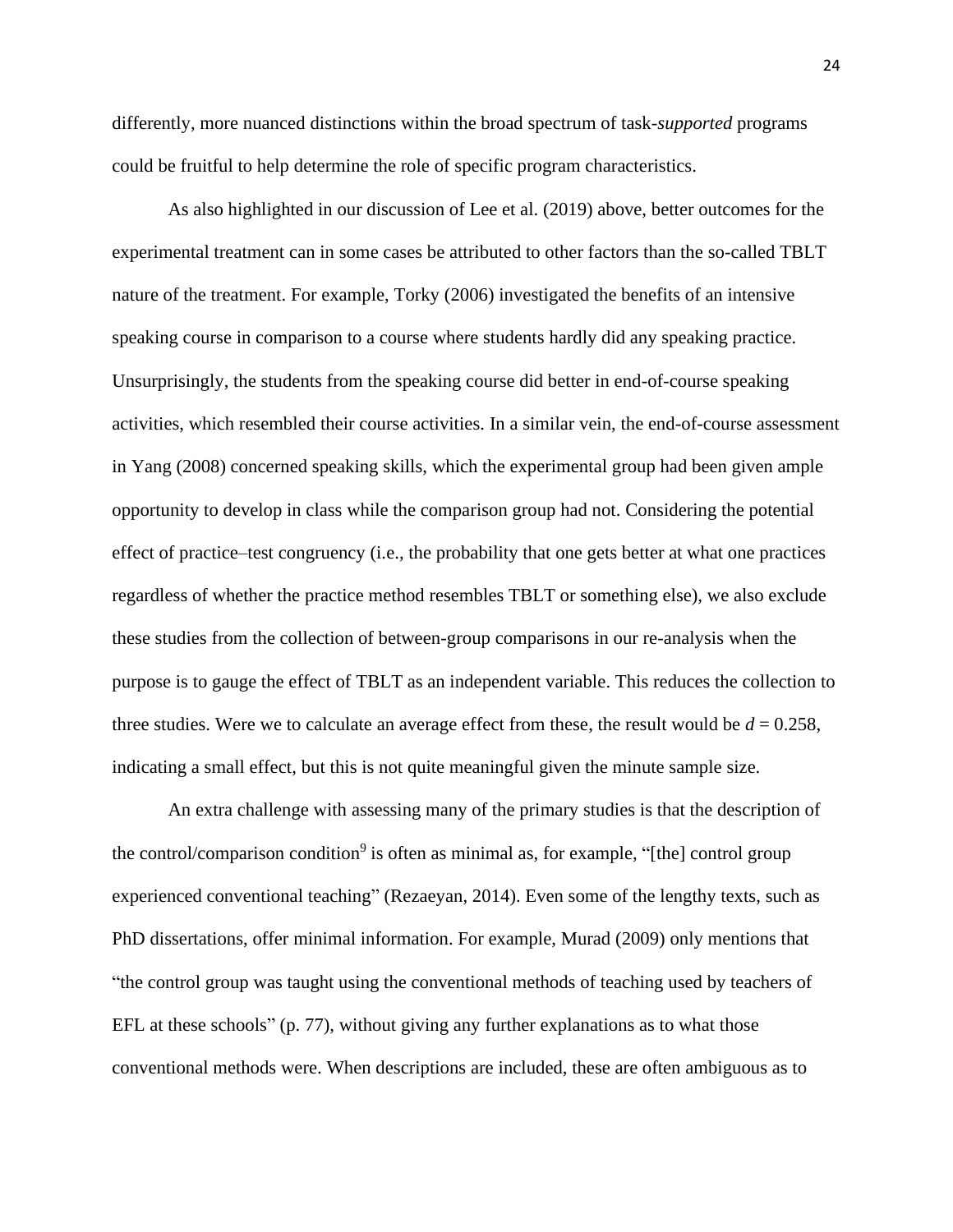whether the two groups spent the same amount of time on the skills or knowledge they would be needing to perform well in the post-tests. All this makes it difficult to tell whether the superior performance of the experimental group should be attributed to their being provided with *better* learning opportunities or simply *more* learning opportunities in preparation for a specific end-ofcourse assessment.

The latter possibility can be illustrated with two of the three studies remaining in our reanalysis. One is Lai, Zhao and Wang (2011), which did include helpful details about both the experimental and the comparison treatments as well as the assessment instruments used. In this study, communicative activities were added to a language-focused course in the experimental condition. To evaluate whether this had a positive effect on learning, a speaking test was used, where the students were asked to describe a picture of a person's bedroom (p. 96). However, picture description was a recurring course activity in the experimental condition, and one of the picture description activities in the course was about bedrooms as well (p. 102). If the students from the TBLT course performed better on the final speaking test, this may be partially attributable to practice–test congruency (because they had done the activity before while the comparison group had not). A similar example is a study by Park (2012), who designed computer-assisted activities for the TBLT group, while the non-TBLT group only worked with their prescribed EFL textbook. One of the TBLT group's computer-assisted lessons was about writing emails to e-pals (e.g., to introduce a new e-pal). The non-TBLT group, which was confined to working with the EFL textbook, appears not to have practised this specific activity. However, the same activity was used as one of the assessment measures, thus potentially giving an advantage to the TBLT group. After excluding also these two studies from the re-analysis, a single study would remain (Phuong et al., 2015). This is a study that reports a positive effect of a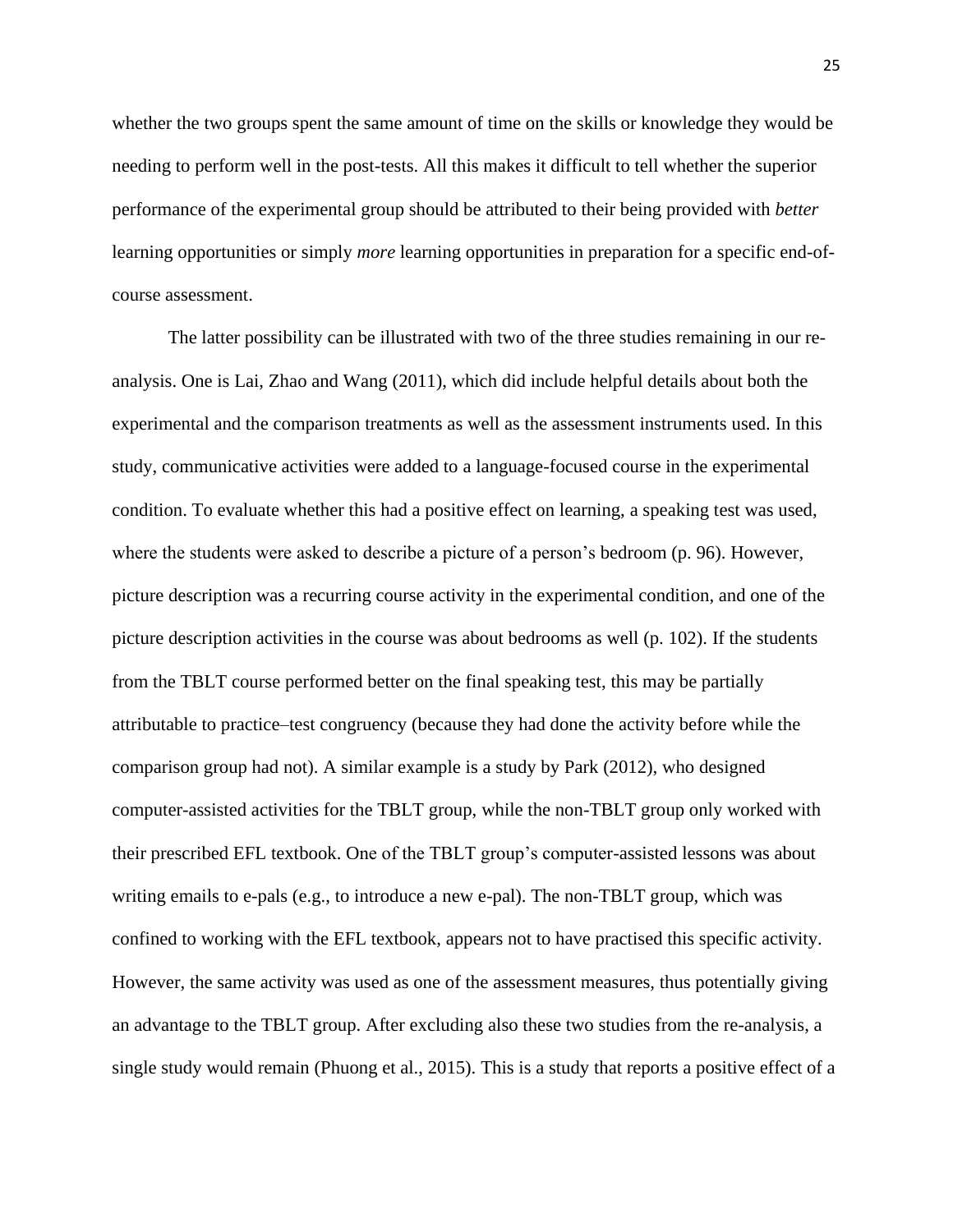TBLT-informed writing course on students' vocabulary development, but less improvement compared to the non-TBLT treatment on measures of linguistic accuracy. The result is an averaged *d*-value of -0.06. In short, using different, stricter criteria for sampling candidate studies changes the conclusions regarding the effectiveness of task-based relative to non-taskbased implementations. Again, the main conclusion must be that much more (and more solid and replicable) empirical work on the comparative effectiveness of TBLT needs to be done before a robust meta-analysis of the effects of task-*based* programs will become feasible. In the interim, it is critical to apply more nuance to domain definitions within the spectrum of task-*supported* programs so that the role of specific program characteristics can be better understood.

## **Conclusions and recommendations**

The outcome of a meta-analysis is inevitably determined by how a factor of interest is defined and how candidate studies are subsequently selected. As illustrated in all three "case studies" presented here, changes in selection criteria, such as applying more narrow definitions of key variables, can lead to different outcomes. In each of our re-analyses, we considered it desirable to exclude a fair number of studies that were included in the original meta-analyses, because they (a) were not in fact designed to address the research question that the meta-analysis sought answers to, (b) did not report quantitative data (such as pretest scores) required for a reliable effect calculation, (c) exhibited confounds that make it difficult to attribute an observed effect to the factor of interest, (d) were described with insufficient detail to allow a proper evaluation. Unfortunately, applying stricter selection criteria can drastically reduce sample sizes. If we were dealing with effect sizes from primary studies which were very precise replications of one another, then aggregated effect sizes could still be meaningful, but in the case of the three meta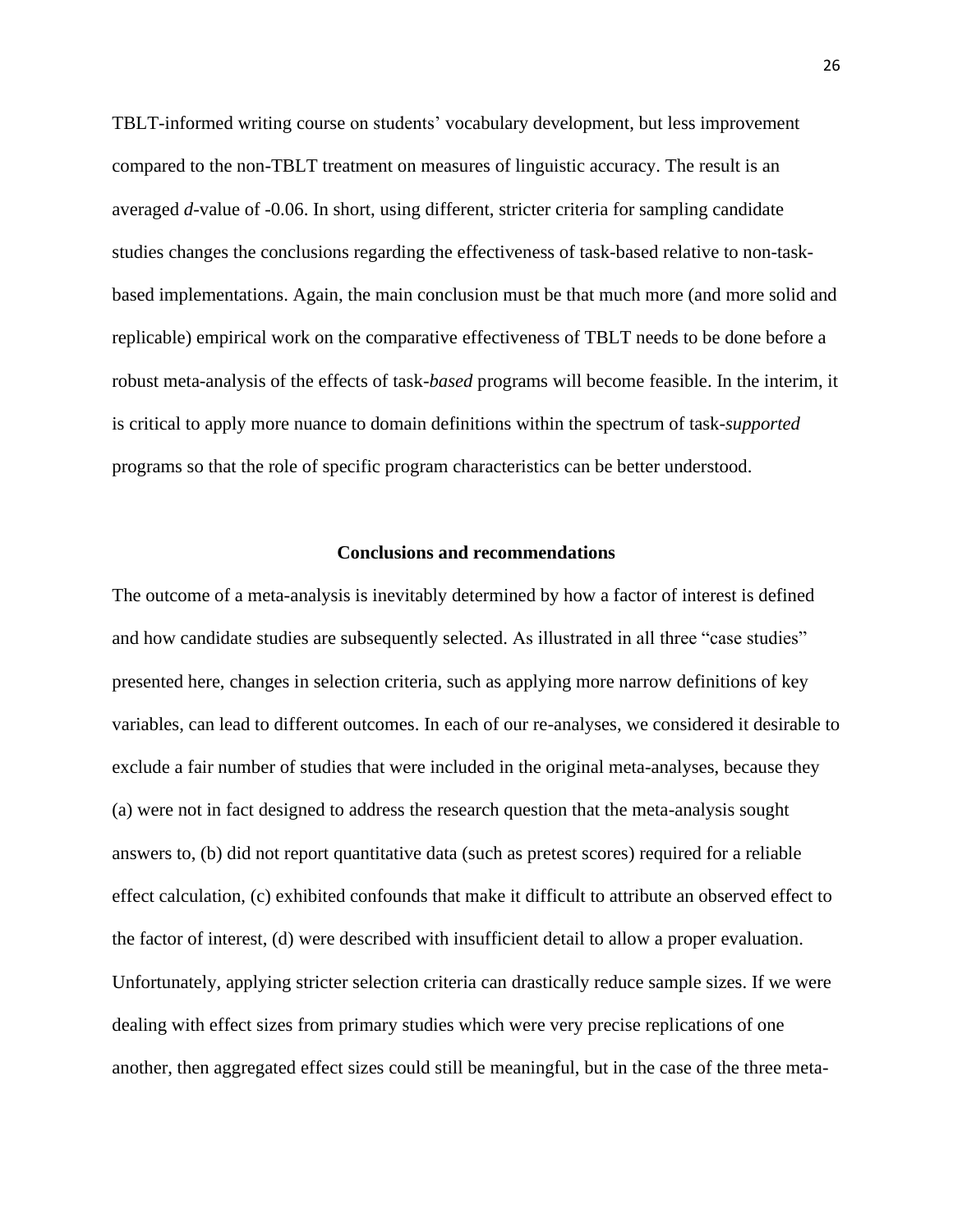analyses we have examined here we are dealing with primary studies that show considerable diversity in design, learning targets, outcome measures, and instructional settings. Given this diversity, it is not surprising that the addition or exclusion of a few primary studies can alter the outcome of a meta-analysis. The original meta-analyses seem to have been conducted in a spirit of an inclusive approach to primary study selection (for the sake of sample sizes). It has not been our intention to argue that the 'when in doubt, leave it out' stance taken in our replication attempts is necessarily better. The point is, rather, that readers of meta-analytic reviews (be they researchers, policy makers or teaching professionals) need to be aware that any meta-analytic endeavour involves multiple choices on the part of the analyst, each of which impacts the outcomes (Oswald & Plonsky, 2010). To help readers appreciate this, authors of meta-analytic reviews are of course urged to be totally transparent about the choices they made (Maassen et al., 2020; Norris & Ortega, 2006). It is doubtful, however, whether many consumers of metaanalytic reviews closely inspect the method sections in such publications, where those choices are explained. Instead, readers may rely solely on the information provided in the abstract and possibly the general conclusion section. Owing to their status as comprehensive reviews, conclusions drawn from meta-analyses exert a certain authority. We hope to have demonstrated that assertions about the role of a given factor (be it the primary factor of interest or a moderating factor) need to be made with caution, especially in the case of recent strands of empirical inquiry.

Recommendations may also be distilled for the researcher wishing to embark on a metaanalysis. One recommendation is to carefully delineate the factor(s) of interest and to evaluate whether the available strand of research related to this factor lends itself to a robust and meaningful analysis. When the maturity of a given domain for meta-analysis is uncertain, it is recommended to first carry out a scoping review. A scoping review is another type of research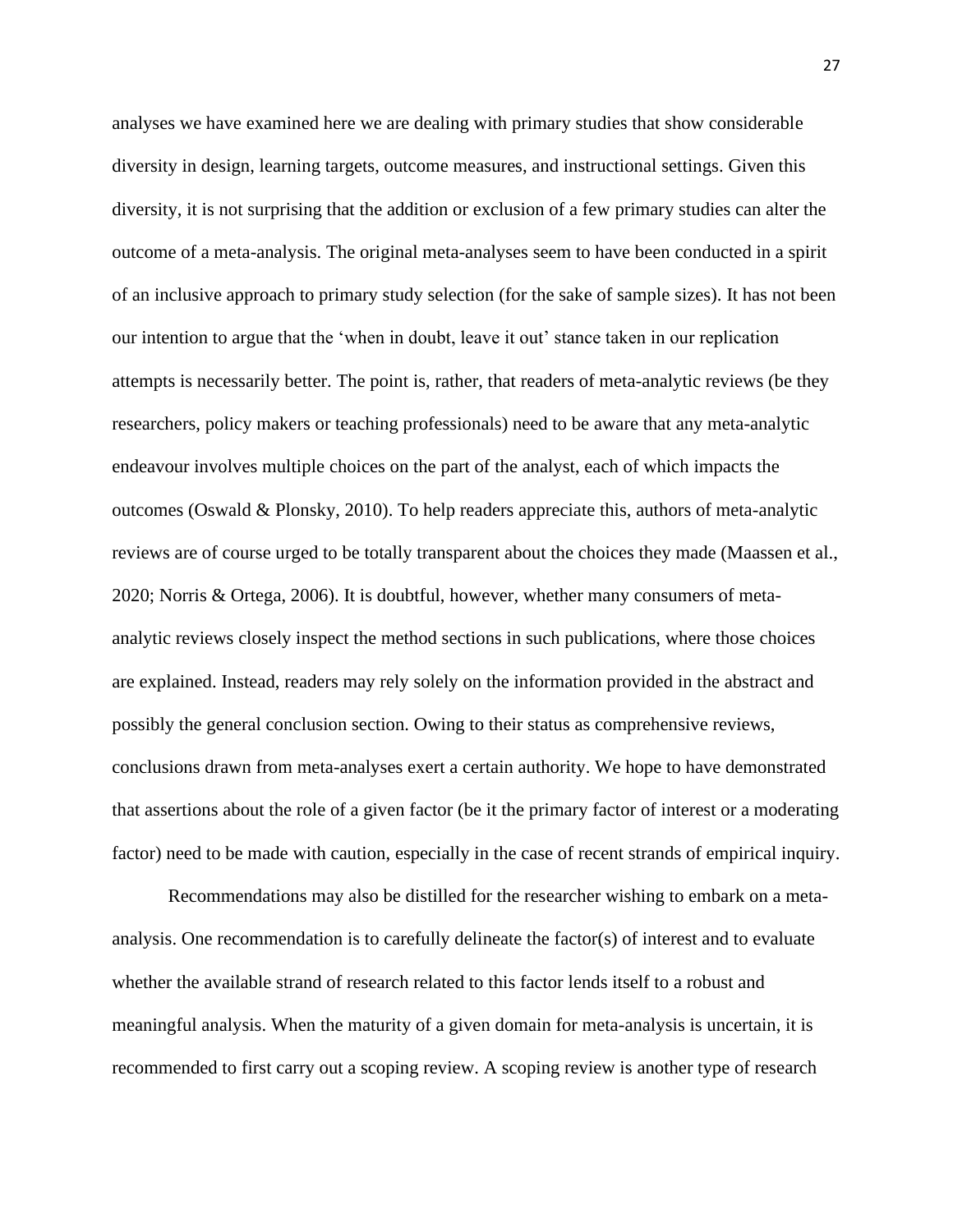synthesis that surveys a domain of literature identifying current trends, commonly used methods, and gaps in findings (e.g., Gurzynski-Weiss & Plonsky, 2017; Hillman, Selvi & Yazan, in press; Tullock, & Ortega, 2017). A scoping review can help determine if subsequent meta-analytic work is appropriate and worthwhile. After embarking on a meta-analysis, researchers are advised to scrutinize each candidate study to determine its eligibility and make the criteria for study inclusion clear. As we have illustrated, a field may look ready at first glance, as one starts deploying the powerful online search engines at our disposal, but this may be deceptive if it turns out that many candidate studies fail to meet the standards for inclusion. Unfortunately, scrutinizing the method sections of a large collection of empirical research papers is a labourintensive exercise. Meta-analytic replications are of course not immune to interpretation errors either. We fully recognize potential shortcomings in our own reassessment of the primary studies included in our three case studies. Alternatively, a faster way could be to use the prestige of the journals where they were accepted as a proxy of quality assuredness (e.g., Faez, Karas & Uchihara, in press), under the assumption that some journals use more rigorous review processes than others. This, then, raises the difficult question what bibliometric data are most suitable to distinguish between journals on account of the relative rigour of their review processes. An additional difficulty is that resulting literature from this approach may be limited to publications from privileged, "WEIRD" (Western, Educated, Industrialized, Rich and Democratic) contexts, potentially disadvantaging those who have less access to publishing in prestigious peer-refereed journals (Andringa & Godfroid, in press; Cho, 2009; Henrich, Heine & Norenzayan, 2010). Besides, even the most prestigious journals occasionally publish articles that are arguably nonoptimal (or, at least, non-optimally suited for a given meta-analytic purpose). In fact, among the primary studies we felt it justified to exclude from our re-analyses, there were indeed several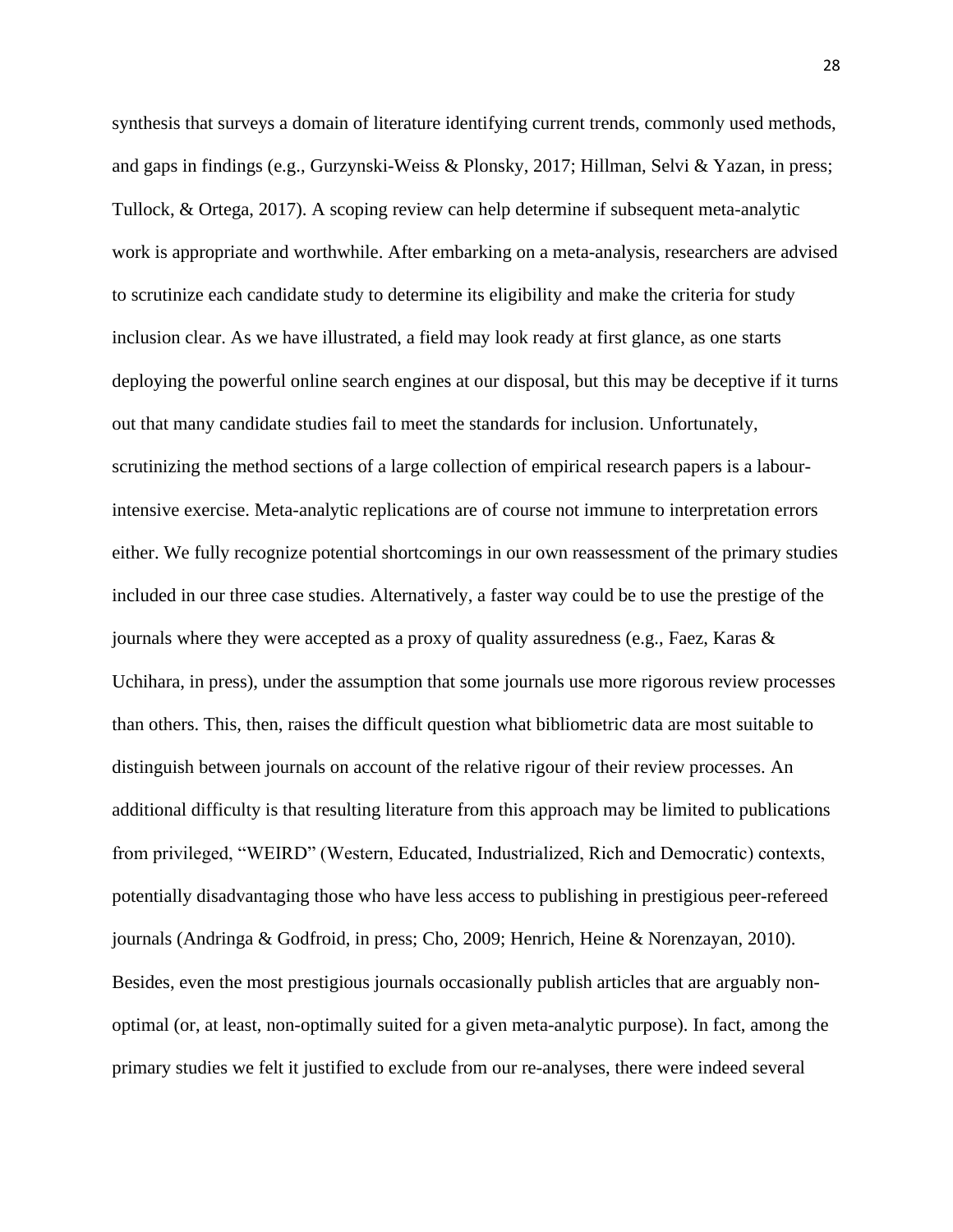ones which appeared in prestigious journals<sup>10</sup> (See supplements on IRIS for details on each individual study). It is worth mentioning in this context that each of the three meta-analytic reviews examined here appeared in prestigious journals, too. So, perhaps our call for caution should be extended to journal editors, editorial boards, and reviewers.

In any case, given the issues highlighted, (some of) the conclusions presented in the meta-analyses we have examined here should be taken as tentative for now. Fortunately, as new studies are continually being added to the various strands of inquiry in our discipline, we must be hopeful that sooner or later it will become possible to revisit these meta-analyses and to replicate them with a larger collection of eligible studies. This sustained effort at updating and replicating meta-analyses can be made lighter if meta-analytic reports themselves are transparent not only as to what studies were included but also as to precisely how effect sizes were calculated (so the same procedures may be followed in the updates). For one of the three meta-analyses examined here (Yousefi & Nassaji, 2019), we felt it necessary to re-calculate effect sizes because it was not clear to us precisely what contrasts the authors had based their calculations on. A lack of clarity of how contrasts were defined and analyzed not only limit readers' ability to evaluate metaanalytic findings, but it also hinders replication where effect sizes from new studies could systematically be added to an existing pool and thus gradually make the outcome more robust. The field of applied linguistics has heralded a push towards open-science practices in recent years, including recognition of open data and materials through badges in major journals (e.g., *Studies in Second Language Acquisition, Annual Review of Applied Linguistics, Language Learning, Modern Language Journal*), repositories for instruments and materials (IRISdatabase.org), and registered replications (Morgan-Short et al., 2018) and reports (Marsden et al., 2018). Open science practices are one way to promote equity through the sharing of knowledge,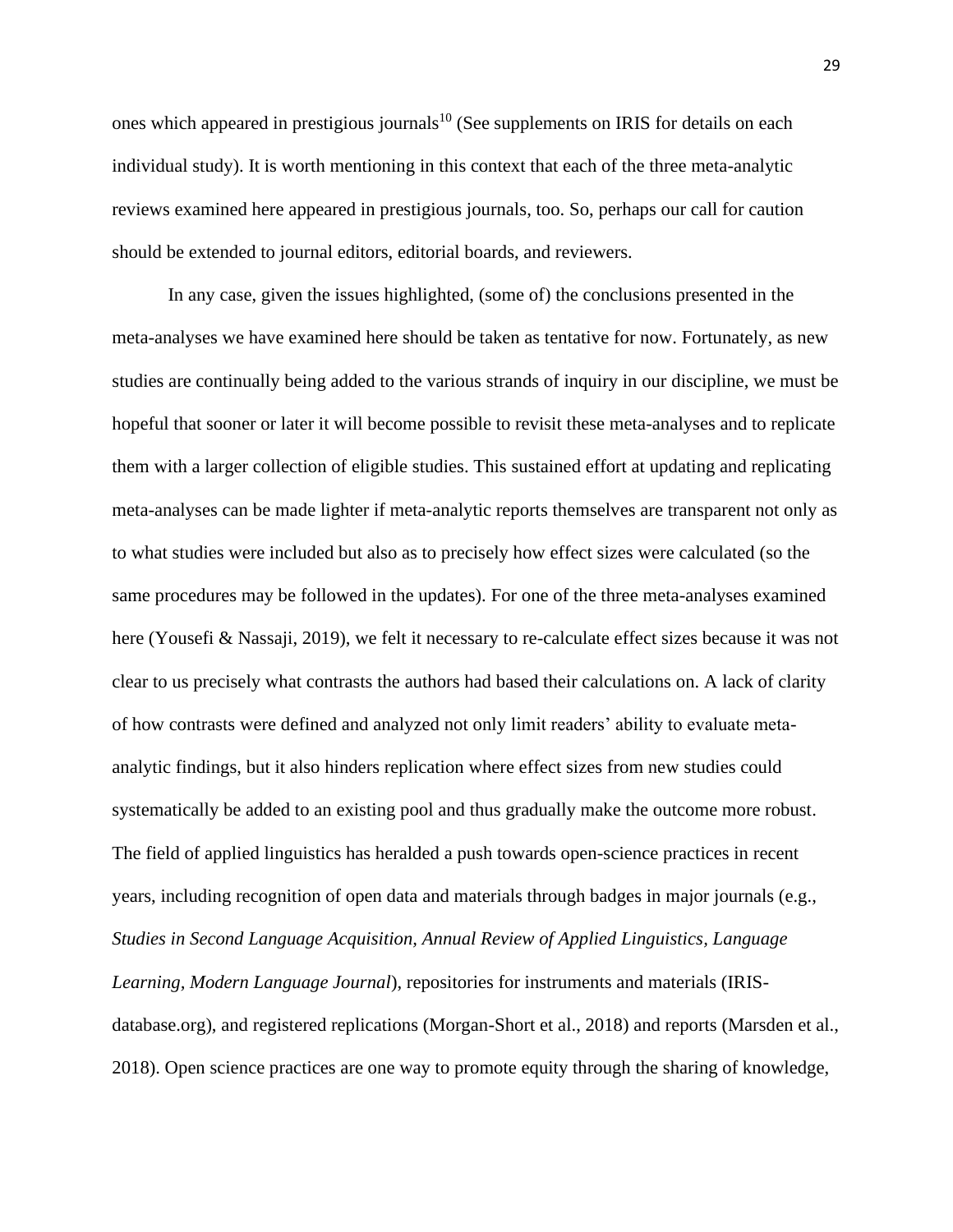instruments and findings in freely accessible and permanent repositories. While there is growing excitement around open access in applied linguistics research, L2 researchers (and academics more broadly) often fail to practice what they preach in terms of publishing open-access (e.g., Zhu, 2017) or to making data freely available. The coding schemes and data of some prior metaanalyses have been uploaded in repositories such as IRIS (Bryfonski & McKay, 2017; Plonsky, 2011, 2012, 2019; Plonsky & Kim, 2016; Plonsky & Ziegler, 2016; Plonsky & Zhuang, 2019), and this is also where the coding schemes and data of the present three replications can be found. Others have called for more attention to open science in meta-analytic work; McKay and Plonsky (in press), for example, recommend that "all meta-analysts make available not only their coding schemes but also their data and any code used to analyze that data" (p. 14). However, meta-analysis continues to be under-represented in terms of shared materials and data. Open data is yet another methodological choice, one that may open the door more easily to scrutiny of studies and findings. Whatever channel is deemed most appropriate, the sharing of coding sheets in meta-analysis is critical for building upon prior work and supporting future meta-analysts. It is worth mentioning that calls for greater transparency in reporting meta-analyses are being made outside the discipline of Applied Linguistics as well (e.g., Maassen et al, 2020, in the field of psychology).

Returning specifically to the three case studies we have presented here, it is important to clarify that our intention was by no means to criticize the instructional interventions advocated in them (i.e., technology-mediated pragmatics instruction, corpus use for vocabulary learning, and task-based language teaching). It was, in fact, our interest in these topics which led us to read and then further explore these three meta-analyses. We hope that our three examples can serve as an incentive for others to re-examine the meta-analyses available in their own domains of interest.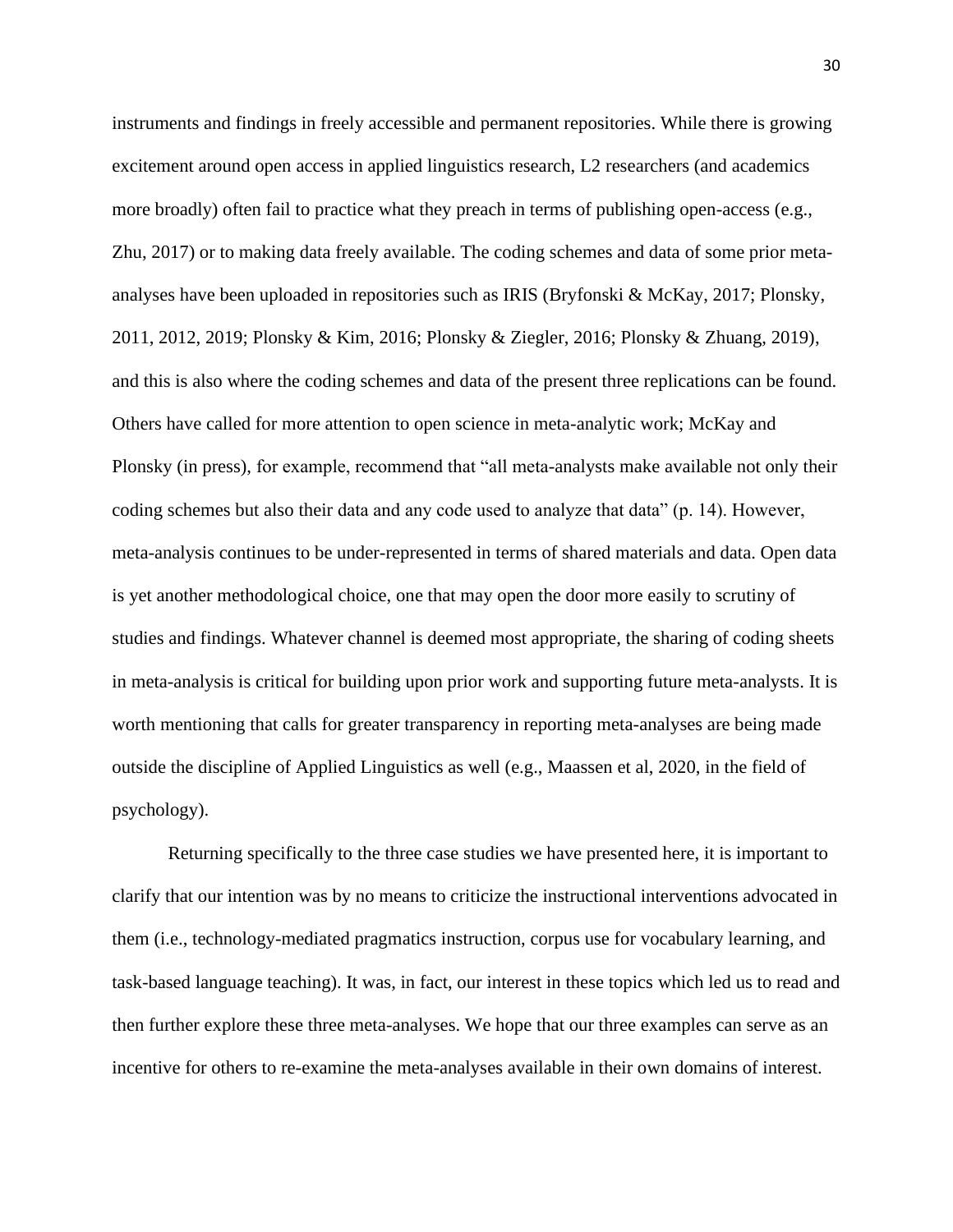## **Notes**

1. Despite the title of Yousefi and Nassaji's (2019) article, "A meta-analysis of the effects of instruction and corrective feedback on L2 pragmatics and the role of moderator variables", the effect of corrective feedback is not investigated in their analysis. This is surprising also because the article appeared in a special issue on the theme of "technology-mediated feedback and instruction." It is possible that the authors prioritized the topic of technology in their analysis, which would then also explain their foregrounding of the potential of computer-mediated instruction.

2. For studies that did not report pre- and posttest correlation, a conservative estimate of .30 was utilized during effect size calculation.

3. There is some inconsistency in Yousefi and Nassaji's article as regards the number of unique samples included in their calculations. It is first said that (after removing outliers) there were 27 computer-mediated and 83 face-to-face samples, but the results table later mentions 30 and 80, respectively.

4. Although Lee et al. (2019) intended to include only studies with an instructed control group (or comparison group), we failed to find information about such a group in one of the publications. This is an article (Horst, Cobb & Nicolae, 2005) that describes the design and development of a module of computer-assisted corpus-based activities. The module was tried at different stages of development with different cohorts of students, but we found no mention of a non-corpus comparison treatment.

5. There is an additional study that investigated how much students were helped by certain resources as they tackled vocabulary exercises. Kaur and Hegelheimer (2005) examined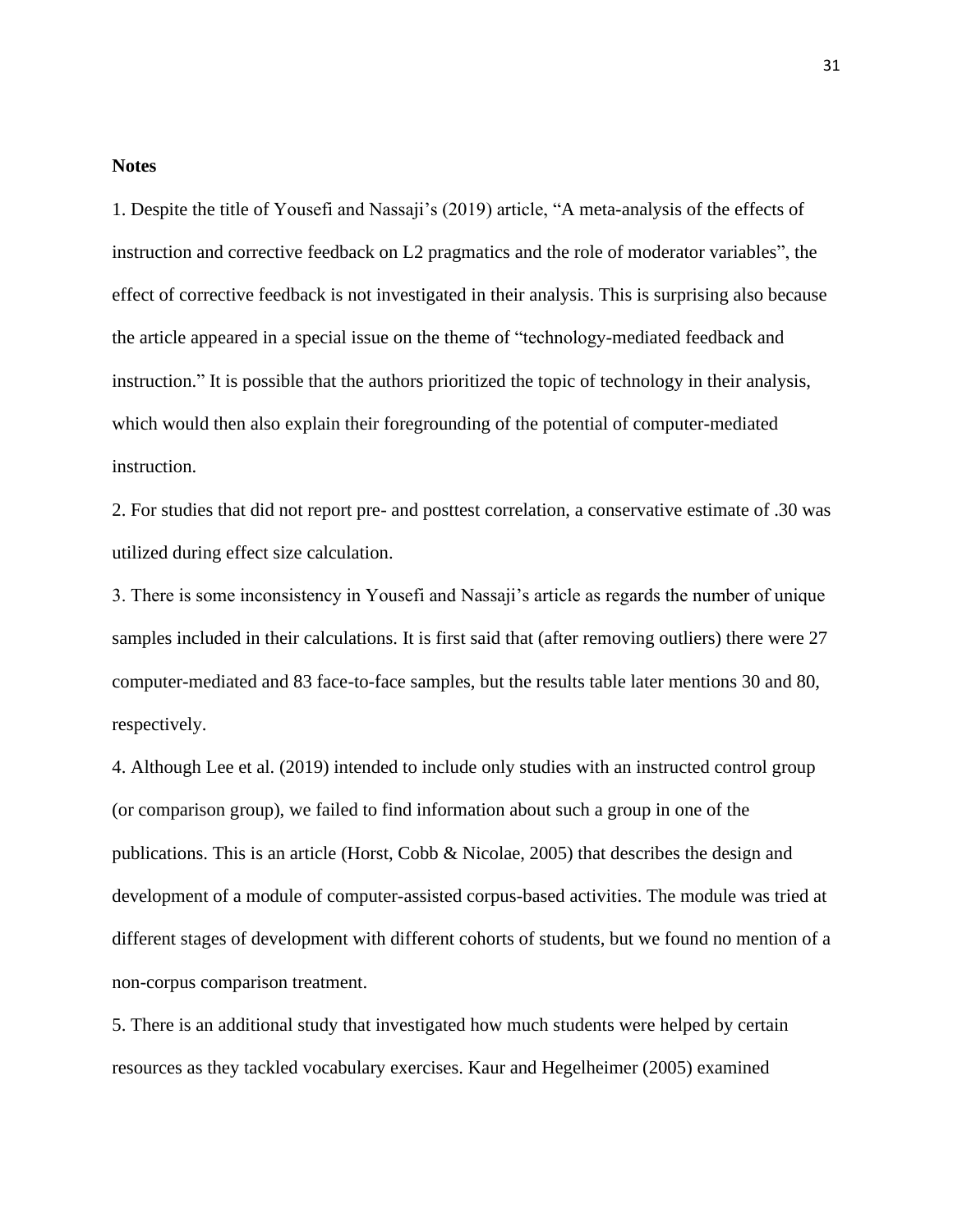students' success rates on vocabulary exercises either with the assistance of both an online dictionary and a concordancer or with the assistance of the online dictionary only. To estimate learning outcomes, the students' voluntary use of target vocabulary in an essay they wrote outside of class was assessed. Inter-rater reliability was only .68, however. No pretest data are included, which also makes it hard to assess learning gains as a result of the exercises, and so it felt prudent to exclude this study as well.

6. The effect sizes we mention in this section are the ones calculated by Lee et al. (2019; online supplement).

7. Other meta-analytic reviews on the subject of TBLT are available (e.g., Cobb, 2010), but these do not focus specifically on task implementation over an extensive period of time (such as a complete school term), while the subject of Bryfonski and McKay (2019) is TBLT *program* implementations.

8. The one criterion met in these studies was the meaning-focused nature of the activities, for example because they focused on text comprehension. The criterion met the least often in the collection of primary studies was having a clear non-linguistic purpose for doing the activity. 9. Most of the primary studies use the term control group in the sense of comparison group (i.e., not in the sense of no-treatment group).

10. For example, one of the publications we have had to exclude (De Ridder et al., 2007) when revisiting Bryfonski and McKay's (2019) collection of studies, was a brief report in the Forum section of the prestigious journal *Applied Linguistics*. It was felt necessary to exclude it because (a) the description of the task-based component of the course was too vague to meet the stricter sampling criteria and (b) the end-of-course assessment was different for the experimental and the comparison group, thus introducing a confounding variable.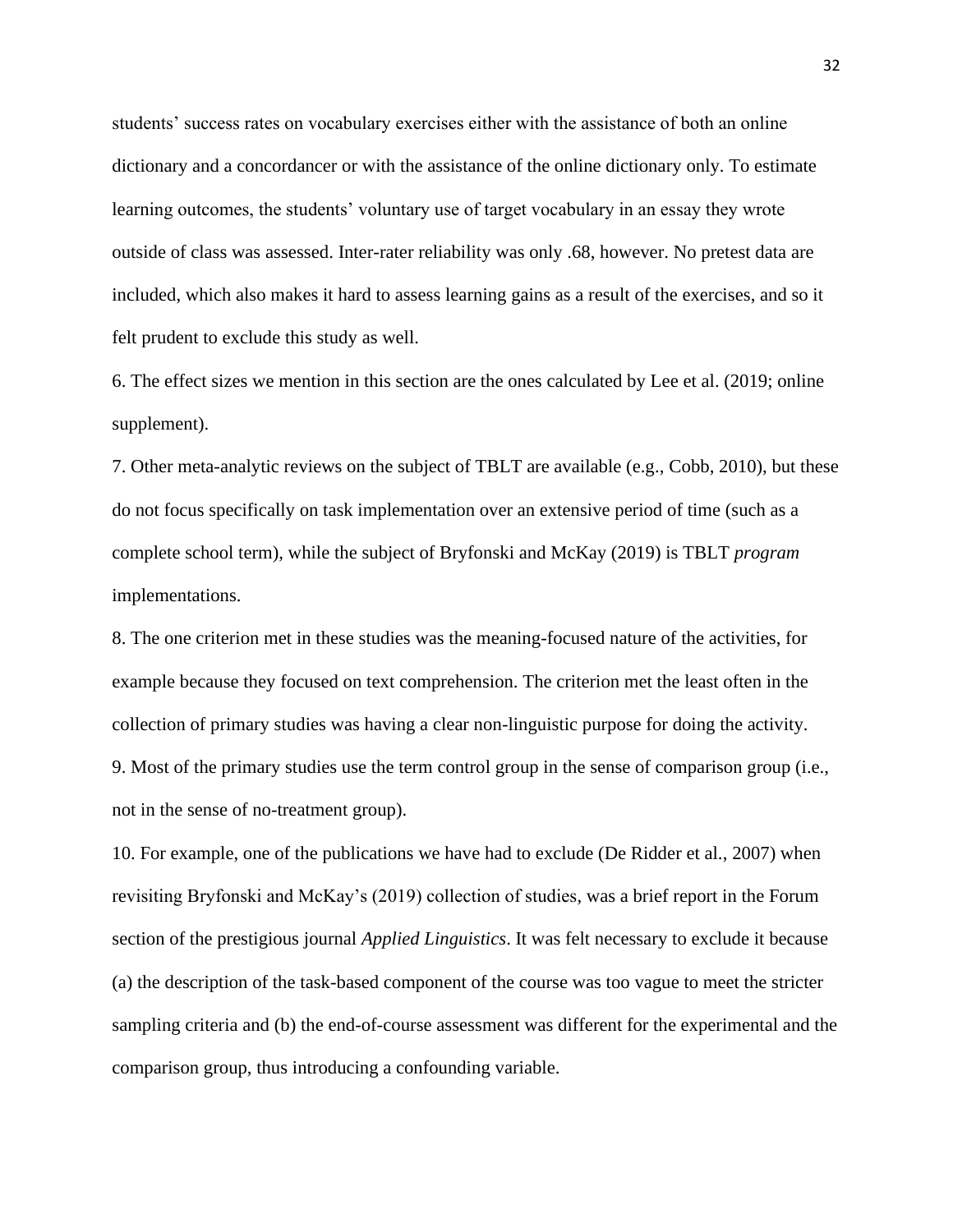# **References**

(Note: Studies from the original meta-analysis can be found with all supplementary material on IRIS).

- Andringa, S. & Godfroid, A. (in press). On the foundations of knowledge in Applied Linguistics research: Sampling bias and the problem of generalizability. *Annual Review of Applied Linguistics*, 40.
- Boers, F., Warren, P., Grimshaw, G., & Siyanova-Chanturia, A. (2017). On the benefits of multimodal annotations for vocabulary uptake from reading. *Computer Assisted Language Learning, 30*, 709–725. https://doi.org/10.1080/09588221.2017.1356335
- Boulton, A., & Cobb, T. (2017). Corpus use in language learning: A meta-analysis. *Language Learning, 67*, 348–393. https://doi.org/10.1111/lang.12224
- Bryfonski, L., & McKay, T. H. (2019). TBLT implementation and evaluation: A meta-analysis. *Language Teaching Research, 23*, 603–632. https://doi.org/10.1177/1362168817744389
- Cho, D. W. (2009). Science journal paper writing in an EFL context: The case of Korea. *English for Specific Purposes*, 28(4), 230-239. https://doi.org/10.1016/j.esp.2009.06.002
- Cobb, M. (2010). Meta-analysis of the effectiveness of task-based interaction in form-focused instruction of adult learners in foreign and second language teaching. PhD dissertation, University of San Francisco.
- Ellis, R. (2018). *Reflections on task-based language teaching*. Bristol: Multilingual Matters. https://doi.org/10.21832/9781788920148
- Ellis, R., & Shintani, N. (2013). *Exploring language pedagogy through second language acquisition research*. New York: Routledge. https://doi.org/10.4324/9780203796580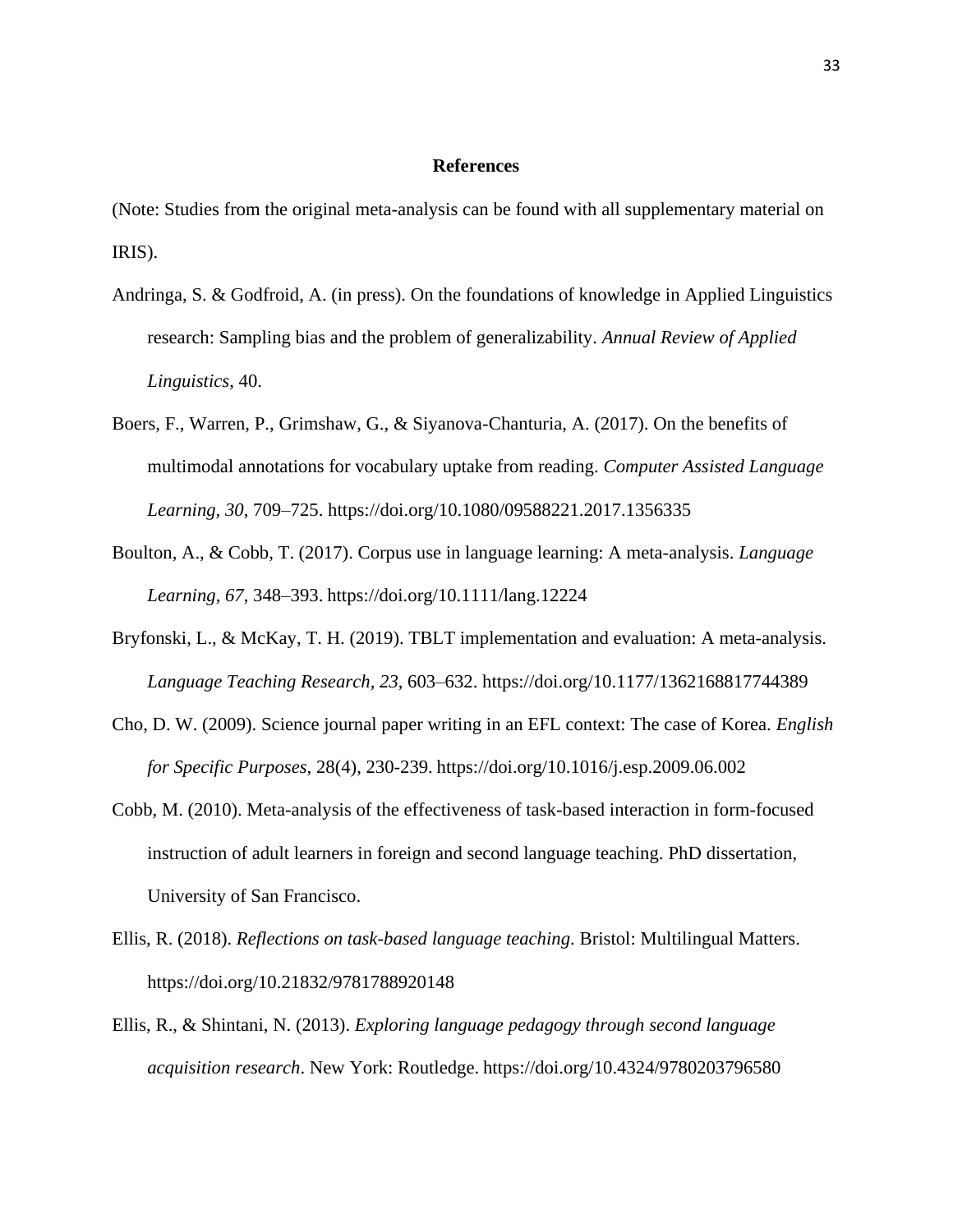Ellis, R., Skehan, P., Li, S., Shintani, N., & Lambert, C. (2019). *Task-based language teaching: Theory and practice*. Cambridge: Cambridge University Press. <https://doi.org/10.1017/9781108643689>

- Faez, F., Karas, M. & Uchihara, T. (in press). Connecting language proficiency to teaching ability: a meta-analysis. *Language Teaching Research.*  https://doi.org/10.1177/1362168819868667
- Gurzynski-Weiss, L., & Plonsky, L. (2017). Look who's interacting: A scoping review of research involving non-teacher/non-peer interlocutors. In L. Gurzynski-Weiss (Ed.), *Expanding individual difference research in the interaction approach: Investigating learners, instructors, and other interlocutors* (pp. 305–324). Philadelphia, PA: John Benjamins.
- Henrich, J., Heine, S. J., & Norenzayan, A. (2010). The Weirdest People in the World? *Behavioral and brain sciences, 33*, 61–83. https://doi.org/10.1017/S0140525X0999152X
- Hillman, S, Selvi, A. F., Yazan, B. (in press). A scoping review of world Englishes in the Middle East and North Africa. *World Englishes*. <https://doi.org/10.1111/weng.12505>
- Jeon, E. H., & Kaya, T. (2006). Effects of L2 instruction on interlanguage pragmatic development. In J. M. Norris & L. Ortega (Eds.) *Synthesizing research on language learning and teaching* (pp. 165–211). John Benjamins Publishing. https://doi.org/10.1075/lllt.13.10jeo
- Johns, T. (1991). Should you be persuaded: Two examples of data-driven learning. *English Language Research Journal, 4*, 1–16.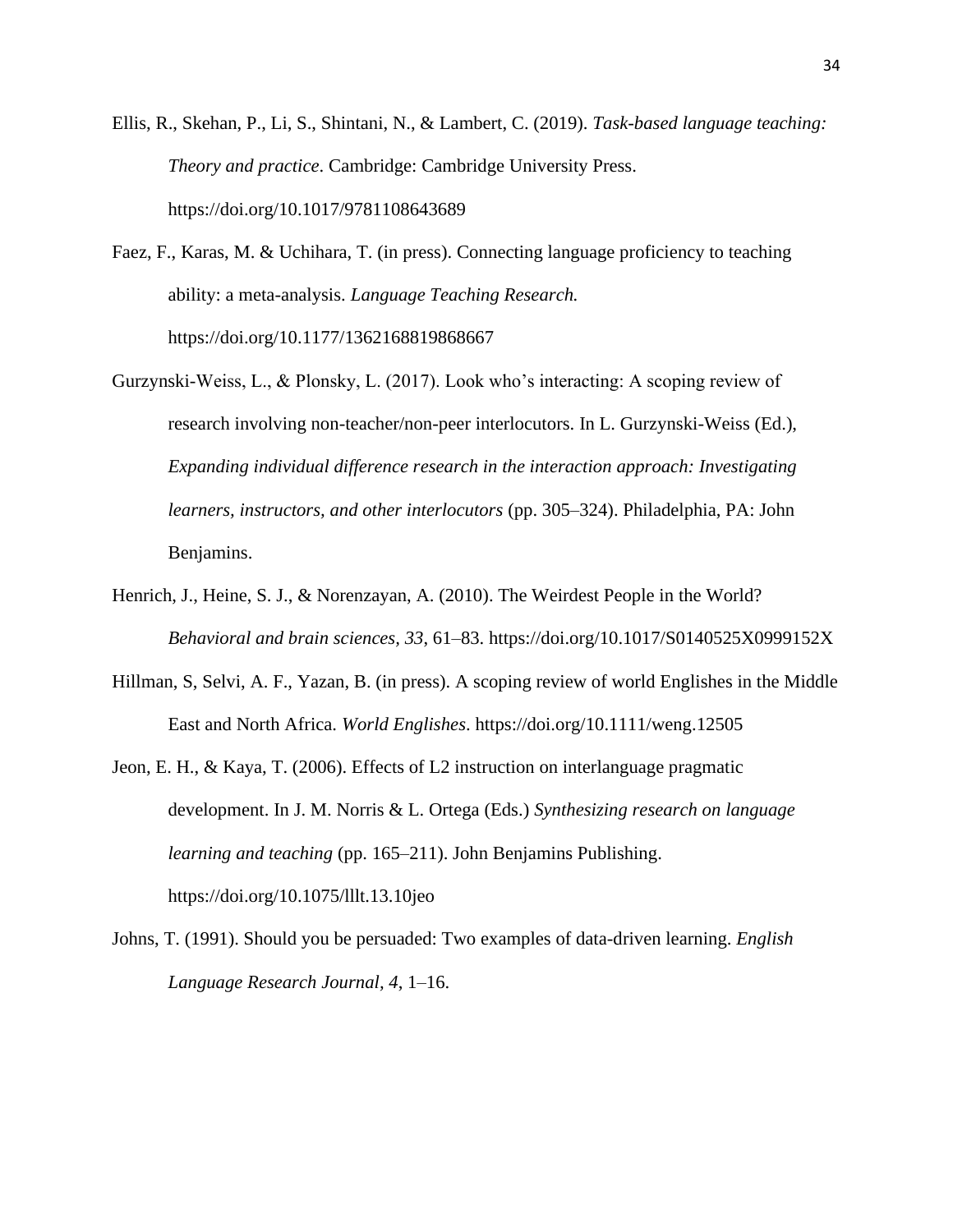- Kang, E. Y., Sok, S., & Han, Z. (2019). Thirty-five years of ISLA on form-focused instruction: A meta-analysis. *Language Teaching Research, 23*, 428–453. https://doi.org/10.1177/1362168818776671
- Lee, H., Warschauer, M., & Lee, J. H. (2019). The effects of corpus use on second language vocabulary learning: A multilevel meta-analysis. *Applied Linguistics, 40,* 721–753. https://doi.org/10.1093/applin/amy012
- Lee, J., Jang, J., & Plonsky, L. (2015). The effectiveness of second language pronunciation instruction: A meta-analysis. *Applied Linguistics, 36*, 345–366. https://doi.org/10.1093/applin/amu040
- Long, M. (2015). *Second language acquisition and task-based language teaching*. Oxford: Wiley-Blackwell.
- Long, M. (2016). In defense of tasks and TBLT: Nonissues and real issues. *Annual Review of Applied Linguistics*, 36, 5–33. https://doi.org/10.1017/S0267190515000057
- Maassen, E., van Assen, M. A. L. M., Nuijten, M. B., Olsson-Collentine, A., Wicherts, J. M. (2020). Reproducibility of individual effect sizes in meta-analyses in psychology. *PLoS One, 15*, e0233107. https://doi.org/10.1371/journal.pone.0233107
- Marsden, E., Morgan‐Short, K., Trofimovich, P., & Ellis, N. C. (2018). Introducing Registered Reports at Language Learning: Promoting Transparency, Replication, and a Synthetic Ethic in the Language Sciences. *Language Learning*, *68*, 309–320. https://doi.org/10.1111/lang.12284
- McKay, T. H., & Plonsky, L. (in press). Reliability analyses: Evaluating error. In P. Winke and T. Brunfaut (Eds*.), The Routledge handbook of second language acquisition and language testing*. New York: Routledge.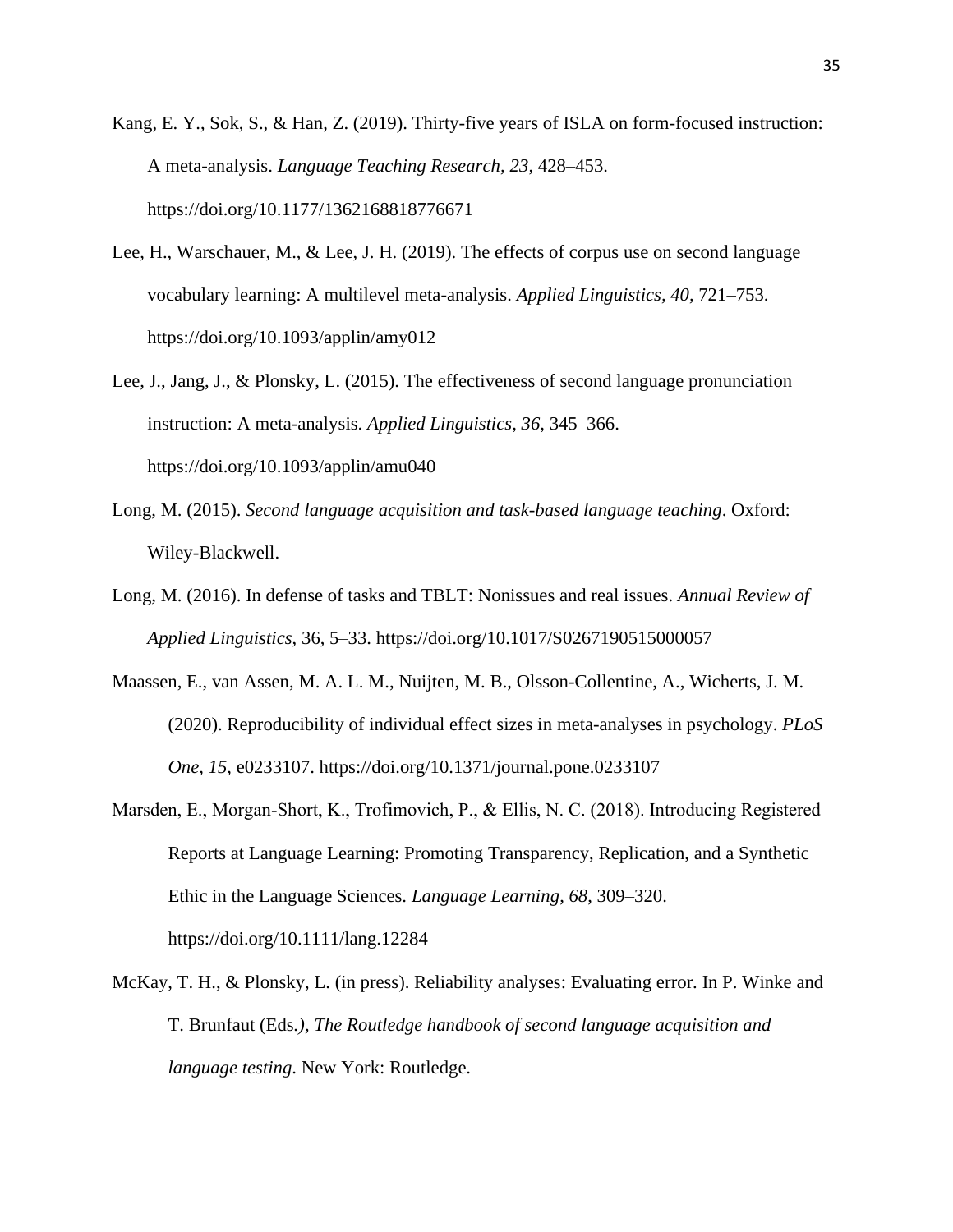- Morgan-Short, K., Marsden, E., Heil, J., Ii, B. I. I., Leow, R. P., Mikhaylova, A., … Szudarski, P. (2018). Multisite replication in second language acquisition research: Attention to form during listening and reading comprehension. *Language Learning*, *68*, 392–437. <https://doi.org/10.1111/lang.12292>
- Norris, J. M., & Ortega, L. (2000). Effectiveness of L2 instruction: A research synthesis and quantitative meta‐analysis. *Language learning*, *50*, 417–528. https://doi.org/10.1111/0023-8333.00136
- Norris, J. M., & Ortega, L. (2006). The value and practice of research synthesis for language learning and teaching. In J. M. Norris & L. Ortega (Eds.) *Synthesizing Research on Language Learning and Teaching* (pp. 1-50). John Benjamins.
- Oswald, F. L. & Plonsky, L. (2010). Meta-analysis in second language research: Choices and challenges. *Annual Review of Applied Linguistics*, 30, 85-110.
- Plonsky, L. (2011). The effectiveness of second language strategy instruction: a meta-analysis. *Language Learning, 61*, 993–1038. https://doi.org/10.1111/j.1467-9922.2011.00663.x
- Plonsky, L. (2012). Replication, meta-analysis, and generalizability. In G. Porte (Ed.), *Replication research in applied linguistics* (pp. 116-132). Cambridge: Cambridge University Press.
- Plonsky, L. (2019). Recent research on language learning strategy instruction. In A. Chamot  $\&$ V. Harris (Eds.), *Learning strategy instruction in the language classroom: Issues and implementation*. Bristol, UK: Multilingual Matters.
- Plonsky, L., & Kim, Y. (2016). Task-based learner production: A substantive and methodological review. *Annual Review of Applied Linguistics, 36*, 73–97. https://doi.org/10.1017/S0267190516000015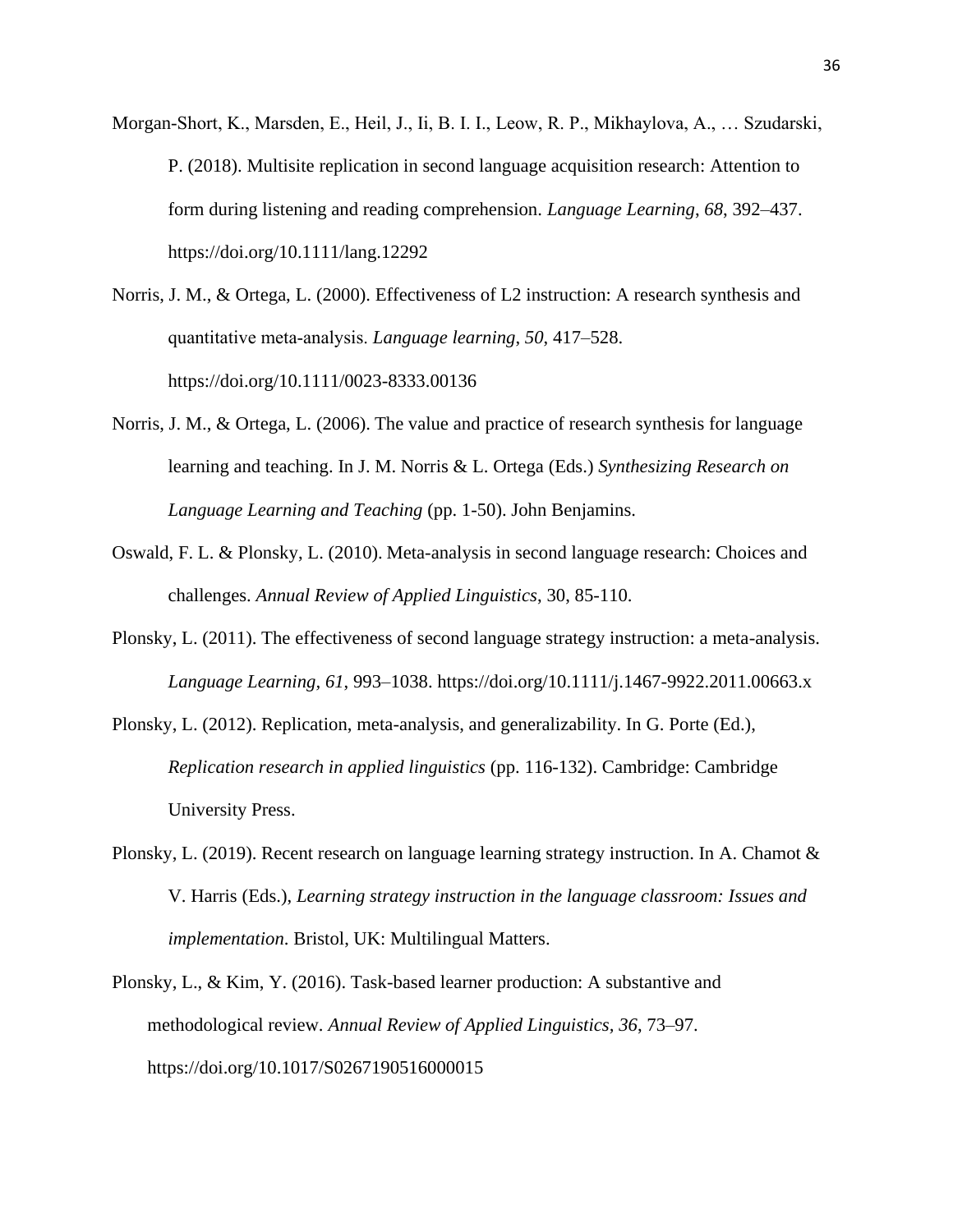- Plonsky, L. & F. L. Oswald (2014). How big is 'big'? Interpreting effect sizes in L2 research. *Language Learning, 64*, 878–912. https://doi.org/10.1111/lang.12079
- Plonsky, L., & Oswald, F. L. (2015). Meta-analyzing second language research. In L. Plonsky (ed). Advancing quantitative methods in second language research (pp. 106–128). New York: Routledge. https://doi.org/10.4324/9781315870908-6
- Plonsky, L., & Zhuang, J. (2019). A meta-analysis of second language pragmatics instruction. In N. Taguchi (Ed.), *The Routledge handbook of SLA and pragmatics* (pp. 287–307)*.* New York: Routledge.
- Plonsky, L., & Ziegler, N. (2016). The CALL-SLA interface: Insights from a second-order synthesis. *Language Learning and Technology, 20*, 17–37.
- Ramezanali, N, Uchihara, T., & Faez, F. (in press). Efficacy of multimodal glossing on second language vocabulary learning: A meta-analysis. *TESOL Quarterly*. https://doi.org/10.1002/tesq.579
- Sato, M. & S. Ballinger (Eds.) (2016). *Peer interaction and second language learning: Pedagogical potential and research agenda*. Amsterdam: John Benjamins. https://doi.org/10.1075/lllt.45
- Saito, K., & Plonsky, L. (2019). Measuring the effects of second language pronunciation teaching: A proposed framework and meta-analysis. *Language Learning, 69*, 652–708. https://doi.org/10.1111/lang.12345
- Shintani, N. (2015). The effectiveness of Processing Instruction and Production-based Instruction on L2 grammar acquisition: A meta-analysis. *Applied Linguistics, 36*, 306–325. https://doi.org/10.1093/applin/amu067